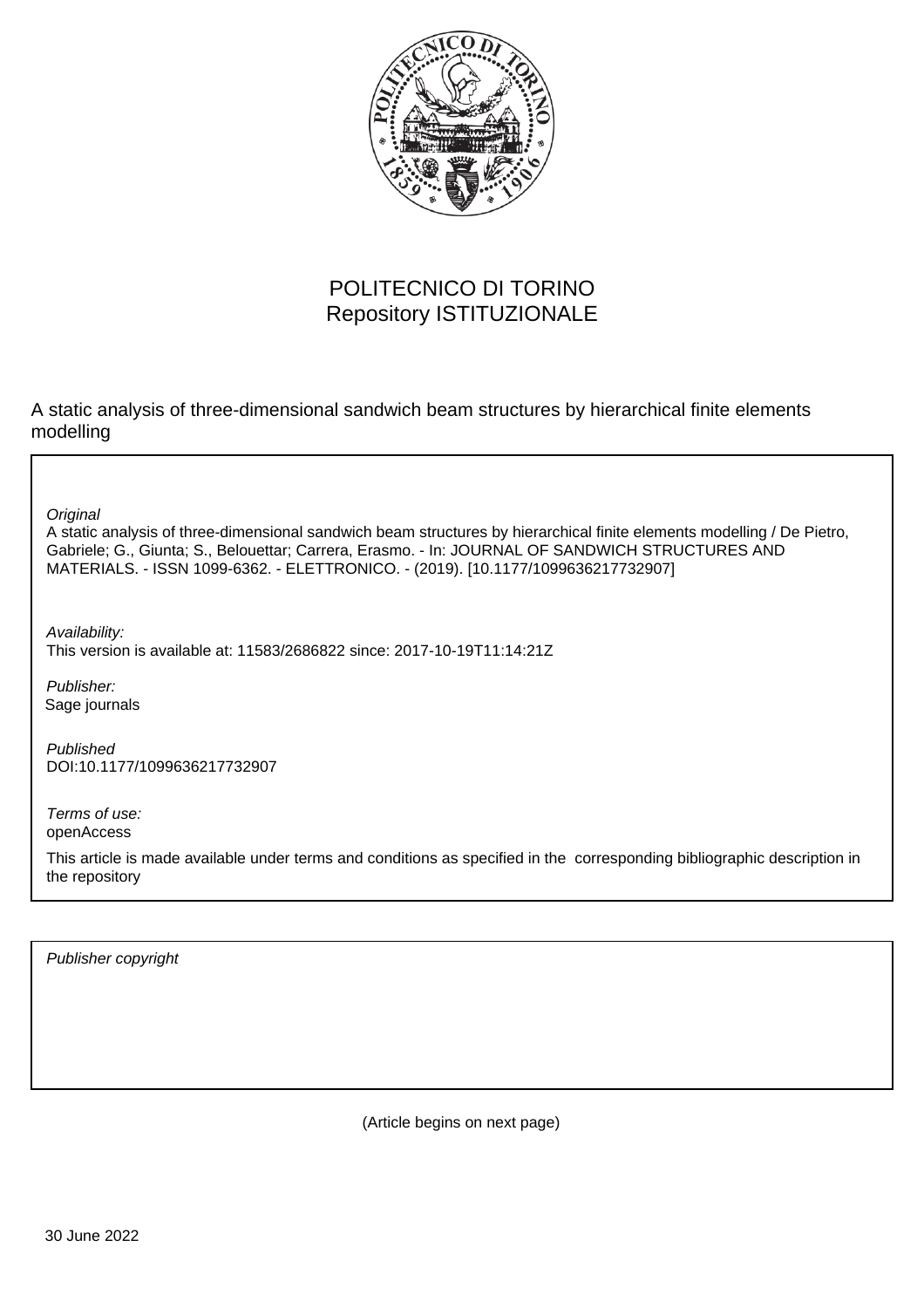# **A static analysis of three-dimensional sandwich beam structures by hierarchical finite elements modelling**

Journal Title XX(X):1–38 ©The Author(s) 0000 Reprints and permission: sagepub.co.uk/journalsPermissions.nav DOI: 10.1177/ToBeAssigned www.sagepub.com/



# **Gabriele De Pietro1 2, Gaetano Giunta<sup>1</sup> , Salim Belouettar<sup>1</sup> and Erasmo Carrera<sup>2</sup>**

#### **Abstract**

A static analysis of three-dimensional sandwich beam structures using one-dimensional modelling approach is presented within this paper. A family of several one-dimensional beam elements is obtained by hierarchically expanding the displacements over the cross-section and letting the expansion order a free parameter. The finite element approximation order over the beam axis is also a formulation free parameter (linear, quadratic and cubic elements are considered). The principle of virtual displacements is used to obtain the problem weak form and derive the beam stiffness matrix and equivalent load vectors in a nuclear, generic form. Displacements and stresses are presented for different load and constraint configurations. Results are validated towards three-dimensional FEM solutions and experimental results. Sandwich beams present a three-dimensional stress state and higher-order models are necessary for an accurate description. Numerical investigations show that fairly good results with reduced computational costs can be obtained by the proposed finite element formulation.

#### **Keywords**

Three-dimensional beams, static analysis, finite element solution, one-dimensional hierarchical theories, mechanics of sandwich structures

**Corresponding author:**

<sup>1</sup> Luxembourg Institute of Science and Technology, 5, avenue des Hauts-Fourneaux, L-4362 Esch-sur-Alzette, Luxembourg <sup>2</sup> Politecnico di Torino, c.so Duca degli Abruzzi, 24, 10129, Turin, Italy

Gabriele De Pietro, Materials Research and Technology Department, Luxembourg Institute of Science and Technology, 5, avenue des Hauts-Fourneaux, L-4362 Esch-sur-Alzette, Luxembourg. tel: +352 275 888 1. Email: gabriele.depietro@list.lu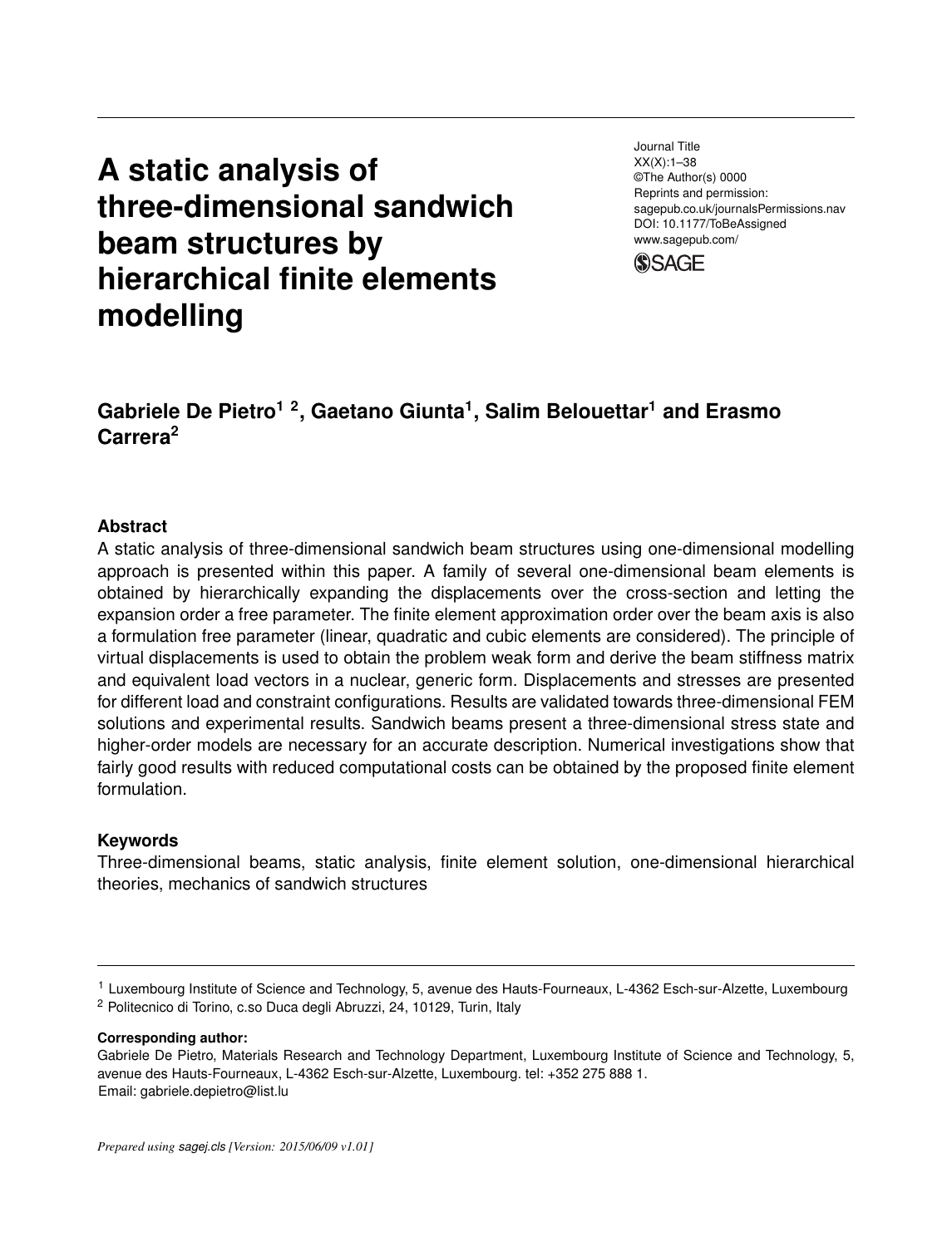### **Introduction**

Due to their high stiffness-to-weight and strength-to-weight ratios, sandwich structures are more and more used in industry as light weight structural elements. The great difference in stiffness between the face sheets and the core makes the prediction of the mechanical behaviour of such structures very challenging. It is well established that classical models are generally inadequate for the analysis of sandwich beams since the cross-section is considered to be rigid on its own plane and displacements occurring in the soft core can not be accounted for. Higher-order models are, therefore, needed in order to accurately predict the displacement and stress fields. For these reasons, sandwich beams modelling is an up-to-date research field.

One of the first examples of sandwich structures used in civil engineering can be found in Fairbairn [1] whereas a first general tractation was provided by Allen [2]. A general overview on modelling of sandwich structures can be found in Noor et al. [3] and Librescu and Terry [4]. Classical equivalent single layer Euler-Bernoulli's and Timoshenko's models can be improved by using a different displacement field for the core and the skins. Krajcinovic [5] carried out the static analysis of a sandwich beam by assuming Euler-Bernoulli's kinematic hypothesis independently for each lamina. Banerjee and Sobey [6] used Rayleigh's and Timoshenko's kinematics for the skins and core, respectively. Damanpack and Khalili [7] used cubic and quadratic polynomials in the through-the-thickness coordinate in the core for the axial and transverse displacement components, whereas the skins were modelled according to Euler-Bernoulli's theory. Léotoing at al. [8] assumed a cubic and a quadratic expansion for the core displacement components as well as linear and constant axial and transverse displacements for the skins. Frostig et al. [9, 10] carried out a static analysis of sandwich beams accounting for local effects by using a beam theory for the skins and a two-dimensional elasticity theory for the core. Cho and Averill [11] proposed a new one-dimensional finite element with sublaminate first-order zig-zag kinematic assumptions to study laminated beams with low and high aspect ratios. Kapuria et al. [12] carried out static, buckling and free as well as forced vibration analyses adopting a third-order zigzag theory. The effect of the scale of the basic core cell in the static response of sandwich beams was investigated by Dai and Zhang [13]. Vidal and Polit [14] formulated a family of sinus-refined finite beam elements. Hu et al. [15] used several layer-wise models to study the stability of sandwich beams. Hu et al. [16] studied instabilities in sandwich structures using Leotoing at al. [8] kinematics and the finite ´ element method. Stemming from the kinematics of Phan et al. [17], Wang and Wang [18] formulated a weak form quadrature sandwich beam element. Pourvais et al. [19] numerically and experimentally investigated sandwich beams accounting for localised effects due to a high difference in stiffness between the core and the skin face sheets. By means of Jourawski's method, Bardella and Mattei [20] obtained an explicit analytical solution accounting for zig-zag warping. Salami et al. [21] presented an advanced highorder sandwich panel theory for bending analysis of moderately thick beams. Ritz method was adopted to derive the governing equations and geometrical non-linearity in the face sheets were accounted for. Stemming from the work done on composites plates and shells, see Carrera [22], Carrera and Giunta [23, 24] and Giunta et al. [25, 26], a Unified Formulation (UF) for the static analysis of threedimensional sandwich beams is presented in this paper. Through this formulation, non-classical higherorder deformations such as in- and out-of-plane warping are accounted for, see Carrera et al. [27], Giunta et al [28], Catapano et al. [29] and He et al. [30]. Furthermore, classical Euler-Bernoulli's (EBT) and Timoshenko's (TBT) models are obtained as special cases. As far as sandwich beams are concerned, UF was used in the framework of a Navier-type solution, see Giunta et al. [31]. The novelty of the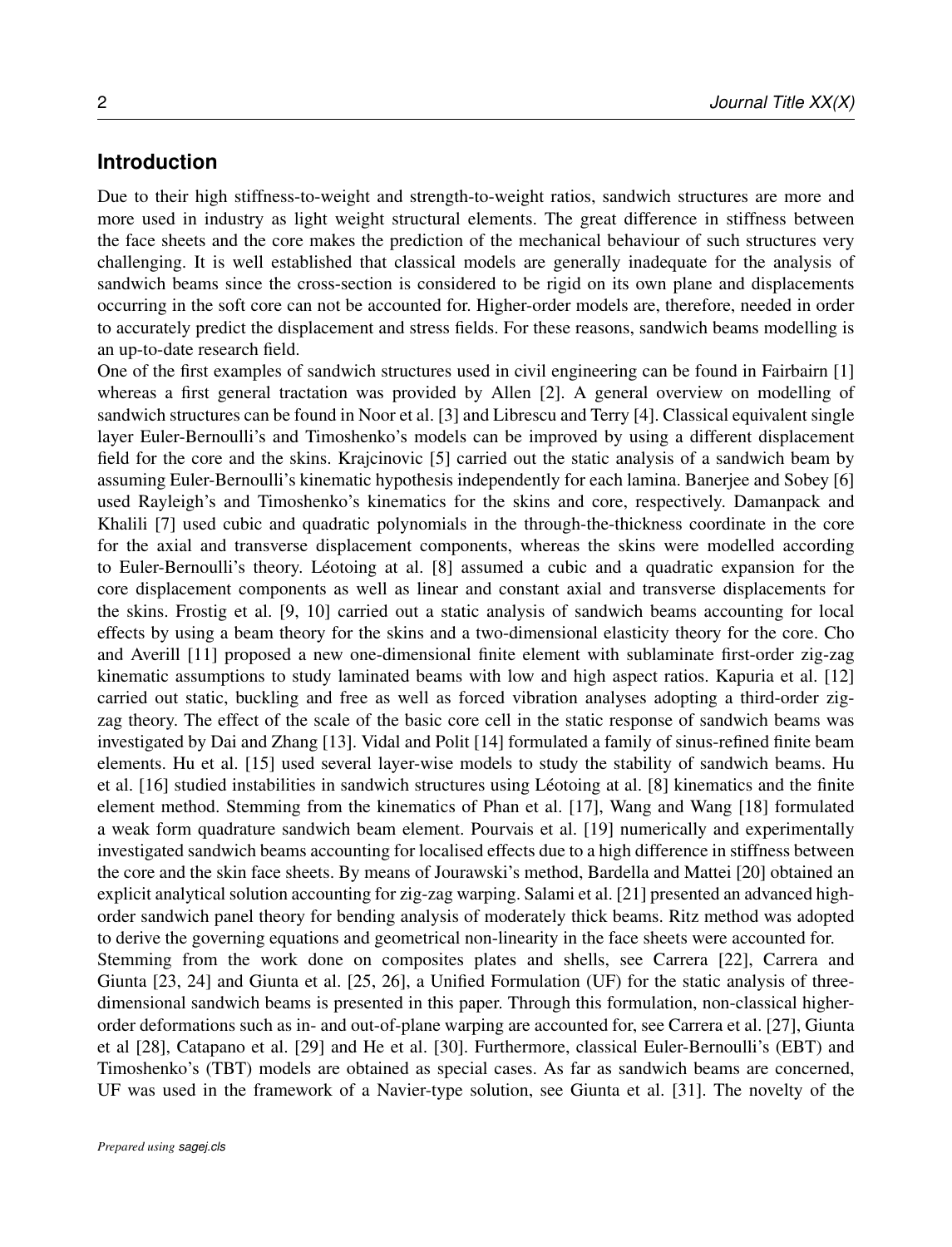present work consists in the use of the finite element method to solve the problem in a weak sense. The stiffness matrix is, therefore, obtained through the principle of virtual displacements in the form of a fundamental nucleus that is not dependent upon the order of expansion of the displacement field as well as the number of nodes per element. Shear locking is corrected by a classical selective integration procedure, see Bathe [32], that is effective regardless the approximation order over the cross-section. Analyses are carried out for different length-to-thickness ratios. Slender and very short beams are investigated. In particular, the accuracy and the limit of the proposed models are thoroughly investigated by considering very challenging problems governed by a complex three-dimensional stress state (bending, torsion as well as localised effects) and a high material anisotropy ratio between skins and core. Results are provided in terms of displacements and stresses. The proposed models are validated through comparison with three-dimensional finite element solutions obtained by Ansys showing that fairly accurate results can be obtained with reduced computational costs.

#### **Displacement Field Approximation**

A Cartesian reference system is adopted, see Fig. 1: the  $x$  coordinate is aligned with the direction of the longitudinal axis of the beam,  $y$ - and  $z$ -axis are two orthogonal directions laying on the plane of the cross-section  $\Omega$ . The displacement vector is:

$$
\mathbf{u}^{T}(x, y, z) = \{ u_{x}(x, y, z) u_{y}(x, y, z) u_{z}(x, y, z) \},
$$
\n(1)

where  $u_x$ ,  $u_y$  and  $u_z$  are the components along x-, y- and z-axis and superscript 'T' represents the transposition operator.

The displacement field is a priori assumed over the cross-section in the following manner:

$$
\mathbf{u}(x, y, z) = F_{\tau}(y, z) \mathbf{u}_{\tau}(x) \quad \text{with} \quad \tau = 1, 2, \dots, N_u \tag{2}
$$

According to Einstein's notation, subscript  $\tau$  implicitly represents a summation.  $F_{\tau}(y, z)$  is a generic expansion function over the cross-section and  $N_u$  is the number of the accounted terms.

This kinematic formulation allows to derive several beam theories being the choice of the expansion functions  $F_{\tau}(y, z)$  and  $N_u$  arbitrary. In this study, Mac Laurin's polynomials are used as approximating functions.  $N_u$  and  $F_\tau$  as function of the order of the theory N are obtained through Pascal's triangle as shown in Table 1.

The explicit form of a generic N-order displacement field is:

$$
u_x = u_{x1} + u_{x2}y + u_{x3}z + \dots + u_{x\frac{(N^2 + N + 2)}{2}}y^N + \dots + u_{x\frac{(N+1)(N+2)}{2}}z^N,
$$
  
\n
$$
u_y = u_{y1} + u_{y2}y + u_{y3}z + \dots + u_{y\frac{(N^2 + N + 2)}{2}}y^N + \dots + u_{y\frac{(N+1)(N+2)}{2}}z^N,
$$
  
\n
$$
u_z = u_{z1} + u_{z2}y + u_{z3}z + \dots + u_{z\frac{(N^2 + N + 2)}{2}}y^N + \dots + u_{z\frac{(N+1)(N+2)}{2}}z^N.
$$
\n(3)

As far as the displacements variation along the beam axis is concerned, a one-dimensional finite element approximation is used:

$$
\mathbf{u}(x, y, z) = F_{\tau}(y, z) N_i(x) \mathbf{q}_{\tau i} \text{ with } \tau = 1, 2, ..., N_u \text{ and } i = 1, 2, ..., N_n^e \tag{4}
$$

 $N_i(x)$  is a  $C^0$  shape function,  $N_n^e$  the number of nodes per element and  $q_{\tau i}$  the nodal displacement unknown vector. Linear, quadratic and cubic elements based on Lagrangian shape functions are considered. They are referred to as 'B2', 'B3' and 'B4', respectively.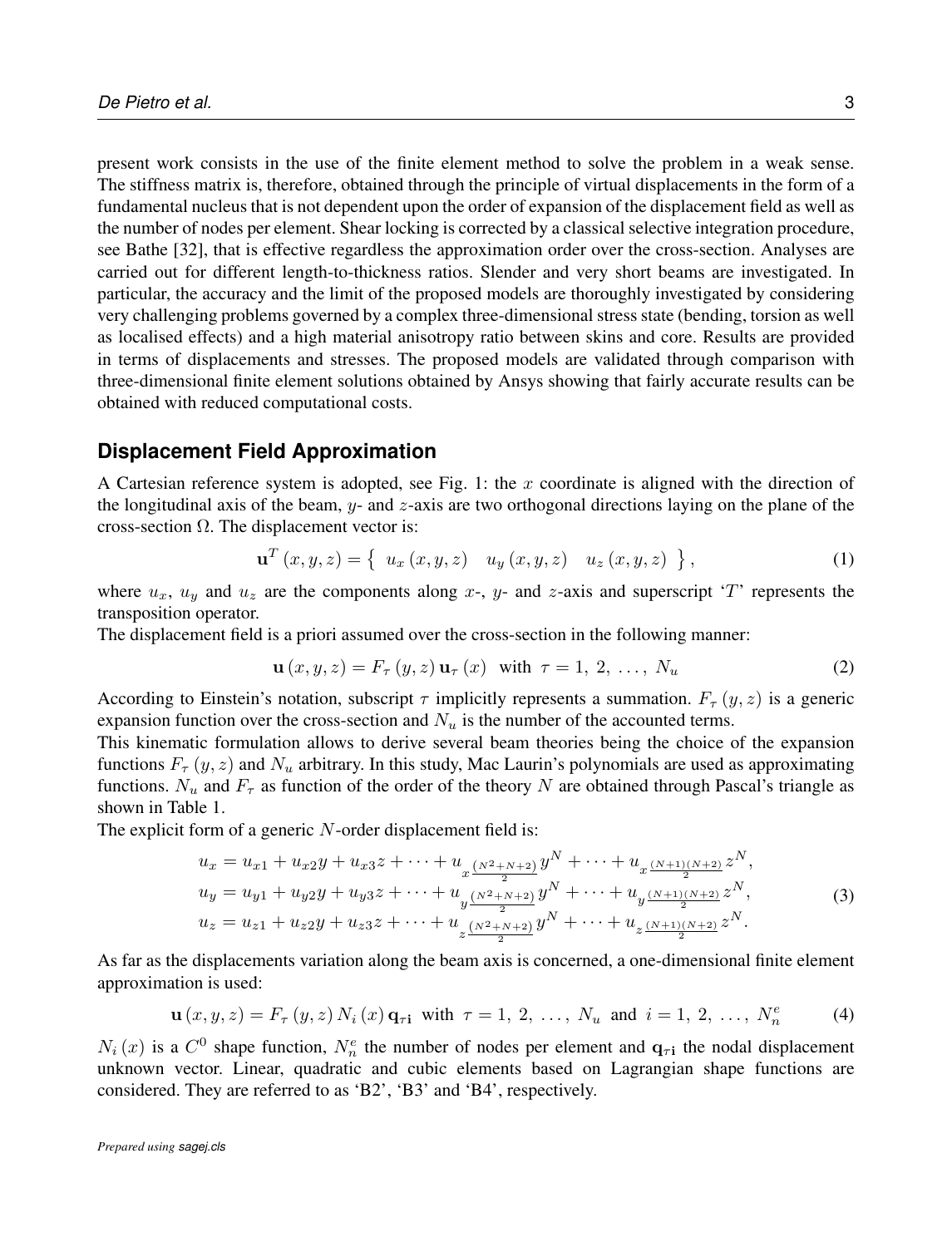## **Gemetrical and Constitutive Equations**

The strain vector,  $\varepsilon$ , is grouped into a vector  $\varepsilon_n$  with components in the longitudinal direction and a vector  $\varepsilon_p$  with components laying on the cross-section planes:

$$
\varepsilon_n^T = \left\{ \begin{array}{ll} \varepsilon_{xx} & \varepsilon_{xy} & \varepsilon_{xz} \end{array} \right\}, \quad \varepsilon_p^T = \left\{ \begin{array}{ll} \varepsilon_{yy} & \varepsilon_{zz} & \varepsilon_{yz} \end{array} \right\}.
$$
\n(5)

Under the hypothesis of geometrical linearity, the strain-displacement relation is given by:

$$
\varepsilon_n^T = \left\{ \begin{array}{ll} u_{x,x} & u_{x,y} + u_{y,x} & u_{x,z} + u_{z,x} \\ \varepsilon_p^T = \left\{ \begin{array}{ll} u_{y,y} & u_{z,z} & u_{y,z} + u_{z,y} \end{array} \right\} \right\}, \tag{6}
$$

Subscripts 'x', 'y' and 'z' preceded by comma mean derivation versus the corresponding coordinate. Eqs. (6) can be written in a matrix form as follows:

$$
\varepsilon_n = \mathbf{D}_{np} \mathbf{u} + \mathbf{D}_{nx} \mathbf{u},
$$
  
\n
$$
\varepsilon_p = \mathbf{D}_p \mathbf{u}.
$$
 (7)

 $\mathbf{D}_{np}$ ,  $\mathbf{D}_{nx}$ , and  $\mathbf{D}_p$  are the following differential matrix operators:

$$
\mathbf{D}_{np} = \begin{bmatrix} 0 & 0 & 0 \\ \frac{\partial}{\partial y} & 0 & 0 \\ \frac{\partial}{\partial z} & 0 & 0 \end{bmatrix}, \quad \mathbf{D}_{nx} = \mathbf{I} \frac{\partial}{\partial x}, \quad \mathbf{D}_{p} = \begin{bmatrix} 0 & \frac{\partial}{\partial y} & 0 \\ 0 & 0 & \frac{\partial}{\partial z} \\ 0 & \frac{\partial}{\partial z} & \frac{\partial}{\partial y} \end{bmatrix}
$$
(8)

and I is the unit matrix.

According to the displacement field in Eq.(4), Eqs. (7) can be written in terms of the nodal unknowns become:

$$
\varepsilon_n = \mathbf{D}_{np} F_{\tau} N_i \mathbf{q}_{\tau i} + \mathbf{D}_{nx} F_{\tau} N_i \mathbf{q}_{\tau i},
$$
  
\n
$$
\varepsilon_p = \mathbf{D}_p F_{\tau} N_i \mathbf{q}_{\tau i}.
$$
\n(9)

The stress vector is split coherently to what done for the strains:

$$
\boldsymbol{\sigma}_p^T = \left\{ \begin{array}{ccc} \sigma_{yy} & \sigma_{zz} & \sigma_{yz} \end{array} \right\}, \quad \boldsymbol{\sigma}_n^T = \left\{ \begin{array}{ccc} \sigma_{xx} & \sigma_{xy} & \sigma_{xz} \end{array} \right\}.
$$
\n(10)

In the case of a linear-elastic analysis, Hooke's law holds:

$$
\sigma = \overline{\mathbf{C}}\varepsilon,\tag{11}
$$

where  $\overline{C}$  is the material elastic stiffness matrix. According to the used stress and strain ordering, the constitutive equations become:

$$
\sigma_p = \overline{\mathbf{C}}_{pp} \varepsilon_p + \overline{\mathbf{C}}_{pn} \varepsilon_n,
$$
  
\n
$$
\sigma_n = \overline{\mathbf{C}}_{np} \varepsilon_p + \overline{\mathbf{C}}_{nn} \varepsilon_n.
$$
\n(12)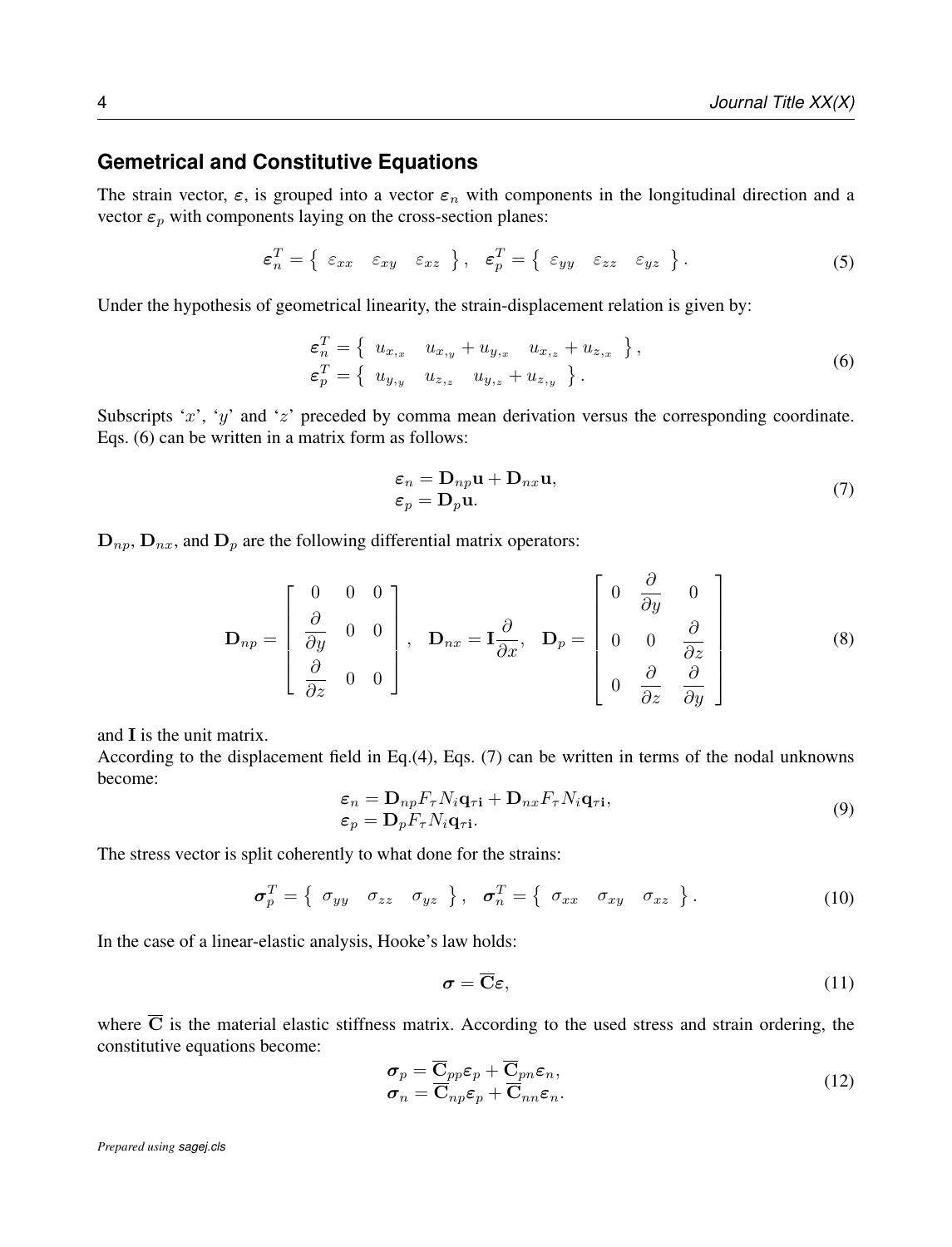Matrices  $\overline{\mathbf{C}}_{pp}$ ,  $\overline{\mathbf{C}}_{nn}$ ,  $\overline{\mathbf{C}}_{np}$  and  $\overline{\mathbf{C}}_{nn}$  for orthotropic materials are:

$$
\overline{\mathbf{C}}_{pp} = \begin{bmatrix} \overline{C}_{22} & \overline{C}_{23} & 0 \\ \overline{C}_{23} & \overline{C}_{33} & 0 \\ 0 & 0 & \overline{C}_{44} \end{bmatrix}, \overline{\mathbf{C}}_{pn} = \overline{\mathbf{C}}_{np}^T = \begin{bmatrix} \overline{C}_{12} & \overline{C}_{26} & 0 \\ \overline{C}_{13} & \overline{C}_{36} & 0 \\ 0 & 0 & \overline{C}_{45} \end{bmatrix},
$$
\n
$$
\overline{\mathbf{C}}_{nn} = \begin{bmatrix} \overline{C}_{11} & \overline{C}_{16} & 0 \\ \overline{C}_{16} & \overline{C}_{66} & 0 \\ 0 & 0 & \overline{C}_{55} \end{bmatrix}.
$$
\n(13)

Coefficients  $\overline{C}_{ij}$  in Eqs. (13) depend on the engineering material constants and the material orientation. Their explicit expressions can be found in Reddy [33]. Stresses are written in terms of the nodal unknowns by substituting the strain expressions in Eqs. (9) within Eqs. (12):

$$
\sigma_p = \mathbf{C}_{pp} \mathbf{D}_p F_\tau N_i \mathbf{q}_{\tau i} + \mathbf{C}_{pn} \left( \mathbf{D}_{nn} + \mathbf{D}_{np} \right) F_\tau N_i \mathbf{q}_{\tau i}, \n\sigma_n = \overline{\mathbf{C}}_{np} \mathbf{D}_p F_\tau N_i \mathbf{q}_{\tau i} + \overline{\mathbf{C}}_{nn} \left( \mathbf{D}_{nn} + \mathbf{D}_{np} \right) F_\tau N_i \mathbf{q}_{\tau i}.
$$
\n(14)

Classical Euler-Bernourlli's (EBT) and Timoshenko's (TBT) elements are derived from the first-order model. In this case, a reduced Hooke law for the axial stress/strain relation should be used:

$$
\sigma_{xx} = \overline{Q}_{11}\varepsilon_{xx} + \overline{Q}_{16}\varepsilon_{xy} \tag{15}
$$

This is due to the fact that the kinematic field of the classical theories accounts for a rigid cross-section  $(\varepsilon_{yy} = \varepsilon_{zz} = 0)$  in clear discordance with the Poisson effect. This incongruence is known as Poisson's locking and it is tackled by using Eq. (15) instead of the full three dimensional Hooke equations in the normal stress components. The reduced material stiffness coefficient  $Q_{11}$  and  $Q_{16}$  are classically obtained imposing the equations in  $\sigma_{yy}$  and  $\sigma_{zz}$  in Hooke's law equal to zero. An algebraic linear system in  $\varepsilon_{yy}$  and  $\varepsilon_{zz}$  is obtained and by substituting its solution into Hooke's equations in  $\sigma_{xx}$ , the reduced stiffness coefficients  $\overline{Q}_{11}$  and  $\overline{Q}_{16}$  are derived.

In this work, no shear correction coefficient is considered, since it depends upon several parameters, such as the geometry of the cross-section (see, for instance, Cowper [34] and Murty [35]) and the main emphasis is posed on the higher-order models. Higher-order models yield a more detailed description of the shear mechanics, the in- and out-of-section deformations, the coupling of the spatial directions due to Poisson's effect and the torsional mechanics than classical models do.

#### **Problem Weak Form**

The governing equilibrium equations of the beam are derived via the principle of virtual displacements:

$$
\delta \mathcal{L}_{\text{int}} = \delta \mathcal{L}_{\text{ext}},\tag{16}
$$

where  $\mathcal{L}_{int}$  represents the strain energy,  $\mathcal{L}_{ext}$  is the work done by the external loads and  $\delta$  stands for a virtual variation.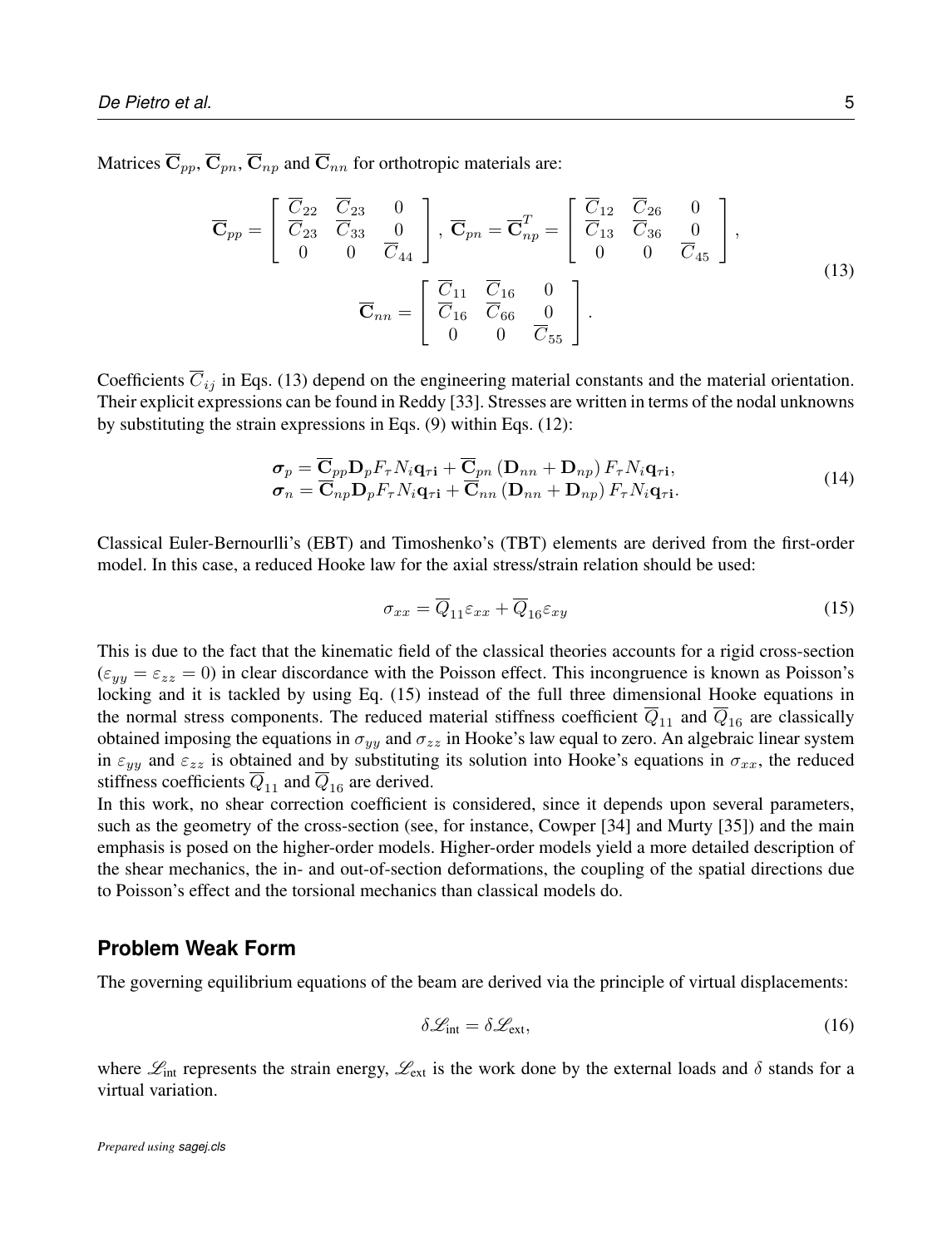### *Element stiffness matrix nucleus*

According to the stress and strain vectors splitting, the virtual variation of the strain energy is:

$$
\delta \mathcal{L}_{\text{int}} = \int_{l^e} \int_{\Omega} \left( \delta \boldsymbol{\epsilon}_n^T \boldsymbol{\sigma}_n + \delta \boldsymbol{\epsilon}_p^T \boldsymbol{\sigma}_p \right) d\Omega dx, \tag{17}
$$

where  $l^e$  is the element length. When the geometrical relations in Eqs. (9), the constitutive relations in Eqs. (14) and the finite element formulation in Eq. (4) are considered, Eq. (17) reads:

$$
\delta L_{int} = \delta \mathbf{q}_{\tau i}^{T} \int_{l} \int_{\Omega} \left\{ (\mathbf{D}_{nx} N_{i})^{T} F_{\tau} \left[ \overline{\mathbf{C}}_{np} \left( \mathbf{D}_{p} F_{s} \right) N_{j} + \overline{\mathbf{C}}_{nn} \left( \mathbf{D}_{np} F_{s} \right) N_{j} + \overline{\mathbf{C}}_{nn} F_{s} \left( \mathbf{D}_{nx} N_{j} \right) \right] \right.+ \left( \mathbf{D}_{np} F_{\tau} \right)^{T} N_{i} \left[ \overline{\mathbf{C}}_{np} \left( \mathbf{D}_{p} F_{s} \right) N_{j} + \overline{\mathbf{C}}_{nn} \left( \mathbf{D}_{np} F_{s} \right) N_{j} + \overline{\mathbf{C}}_{nn} F_{s} \left( \mathbf{D}_{nx} N_{j} \right) \right] \right.+ \left( \mathbf{D}_{p} F_{\tau} \right)^{T} N_{i} \left[ \overline{\mathbf{C}}_{pp} \left( \mathbf{D}_{p} F_{s} \right) N_{j} + \overline{\mathbf{C}}_{pn} \left( \mathbf{D}_{np} F_{s} \right) N_{j} + \overline{\mathbf{C}}_{pn} F_{s} \left( \mathbf{D}_{nx} N_{j} \right) \right] \right\} d\Omega dx \, \mathbf{q}_{sj}.
$$

This latter can be written in the following compact vector form:

$$
\delta \mathcal{L}_{int} = \delta \mathbf{q}_{\tau i}^T \mathbf{K}^{\tau s i j} \mathbf{q}_{s j}.
$$
 (18)

The components of the stiffness matrix fundamental nucleus  $K^{\tau s i j} \in \mathbb{R}^{3 \times 3}$  are:

$$
K_{xx}^{\tau s i j} = I_{i,xj,x} J_{\tau s}^{11} + I_{i,xj} J_{\tau s,y}^{16} + I_{ij,x} J_{\tau,ys}^{16} + I_{ij} \left( J_{\tau,z,s,z}^{55} + J_{\tau,y,s,y}^{66} \right),
$$
  
\n
$$
K_{xy}^{\tau s i j} = I_{ij,x} J_{\tau,ys}^{12} + I_{i,xj,x} J_{\tau s}^{16} + I_{ij} \left( J_{\tau,y,s,y}^{26} + J_{\tau,z,s,z}^{45} \right) + I_{i,xj} J_{\tau s,y}^{66},
$$
  
\n
$$
K_{xx}^{\tau s i j} = I_{i,j,x} J_{\tau,z}^{13} + I_{ij} \left( J_{\tau,z,s,y}^{36} + J_{\tau,y,s,z}^{45} \right) + I_{i,xj} J_{\tau s,z}^{55},
$$
  
\n
$$
K_{yx}^{\tau s i j} = I_{i,xj} J_{\tau s,y}^{12} + I_{i,xj,x} J_{\tau s}^{16} + I_{ij} \left( J_{\tau,y,s,y}^{26} + J_{\tau,z,s,z}^{45} \right) + I_{ij,x} J_{\tau s,y}^{66},
$$
  
\n
$$
K_{yy}^{\tau s i j} = I_{ij} \left( J_{\tau,y,s,y}^{22} + J_{\tau,z,s,z}^{44} \right) + I_{i,j,x} J_{\tau,y,s}^{26} + I_{i,xj} J_{\tau s,y}^{26} + I_{i,xj,x} J_{\tau s}^{66},
$$
  
\n
$$
K_{yx}^{\tau s i j} = I_{ij} \left( J_{\tau,z,s,y}^{23} + J_{\tau,y,s,z}^{44} \right) + I_{i,j,x} J_{\tau,z,s}^{36} + I_{i,xj} J_{\tau s,z}^{45},
$$
  
\n
$$
K_{zx}^{\tau s i j} = I_{i,xj} J_{\tau s,z}^{14} + I_{i} \left( J_{\tau,y,s,z}^{36} + J_{\tau,z,s,y}^{45} \right) + I_{i,j,x} J_{\tau s,z}^{55},
$$
  
\n
$$
K_{xy}^{\tau s i j} = I_{ij} \left( J_{\tau,y,s,z
$$

 $J_{\tau_{(\phi)}s_{(\xi)}}^{gh}$  is a cross-section moment and it stands for:

$$
J_{\tau_{(,\phi)}s_{(\xi)}}^{gh} = \int_{\Omega} \overline{C}_{gh} F_{\tau_{(,\phi)}} F_{s_{(\xi)}} d\Omega.
$$
 (20)

It is a weighted sum (in the continuum) of each elemental cross-section area where the weight functions account for the spatial distribution of the geometry and the material.  $I_{i_{(x,y)}j_{(x)}}$  is an integral over the axial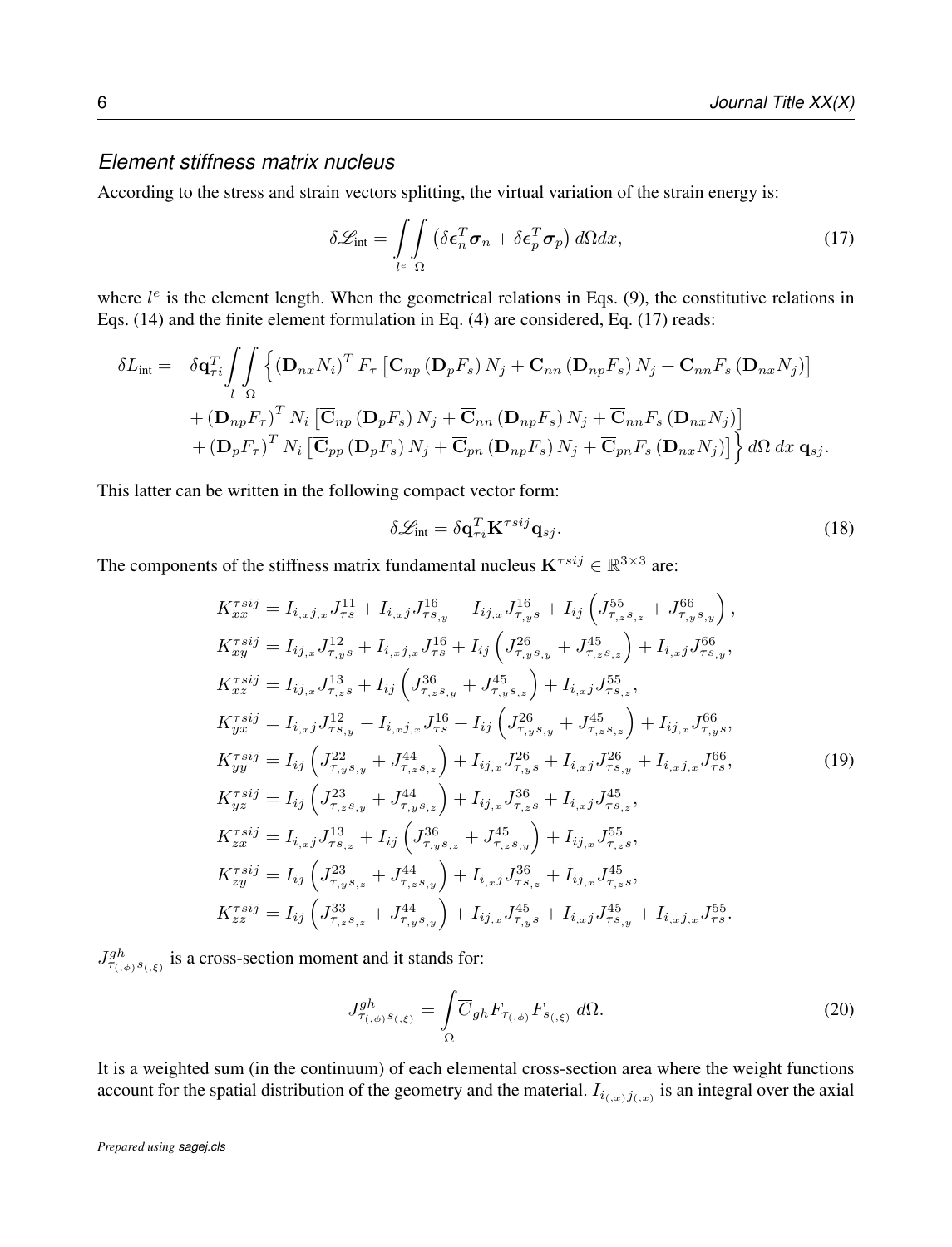coordinate of the product of the shape functions or their derivatives:

$$
I_{i_{(,x)}j_{(,x)}} = \int_{l^e} N_{i_{(,x)}} N_{j_{(,x)}} dx.
$$
 (21)

These integrals are evaluated numerically through Gauss' quadrature method. In order to correct the shear locking, a selective integration technique is used. The selected under-integrated term is  $I_{lj}$  in  $K_{uuxx}^{\tau s i j}$  that is related to shear deformations  $\gamma_{xy}$  and  $\gamma_{xz}$ .

Once the approximation order N and the number of nodes per element  $N_n^e$  are fixed, the stiffness matrix of the selected element is obtained straightforwardly via summation of the previous nucleus corresponding to each term of the expansion.

#### *Element load vector nucleus*

The virtual variation of the external work given by a generic surface loading  $p_{ij}$  and a line loading  $l_{ij}$  is:

$$
\delta \mathcal{L}_{\text{ext}} = \delta \mathcal{L}_{\text{ext}}^{p_{ij}} + \delta \mathcal{L}_{\text{ext}}^{l_{ij}} \tag{22}
$$

The following contributes are considered for  $\delta \mathcal{L}_{ext}^{p_{ij}}$ :

$$
\delta \mathcal{L}_{ext}^{p_{ij}} = \delta \mathcal{L}_{ext}^{p_{zz}} + \delta \mathcal{L}_{ext}^{p_{zx}} + \delta \mathcal{L}_{ext}^{p_{zy}} + \delta \mathcal{L}_{ext}^{p_{yy}} + \delta \mathcal{L}_{ext}^{p_{yx}} + \delta \mathcal{L}_{ext}^{p_{yz}},
$$
\n(23)

where:

$$
\delta \mathcal{L}_{\text{ext}}^{p_{zx}} = \delta q_{xir} I_i^{p_{zx}} E_{\tau}^{\overline{z}}, \quad \delta \mathcal{L}_{\text{ext}}^{p_{yx}} = \delta q_{xir} I_i^{p_{yx}} E_{\tau}^{\overline{y}},
$$
\n
$$
\delta \mathcal{L}_{\text{ext}}^{p_{yy}} = \delta q_{yir} I_i^{p_{yy}} E_{\tau}^{\overline{y}}, \quad \delta \mathcal{L}_{\text{ext}}^{p_{zy}} = \delta q_{yir} I_i^{p_{zy}} E_{\tau}^{\overline{z}},
$$
\n
$$
\delta \mathcal{L}_{\text{ext}}^{p_{zz}} = \delta q_{zir} I_i^{p_{zz}} E_{\tau}^{\overline{z}}, \quad \delta \mathcal{L}_{\text{ext}}^{p_{yz}} = \delta q_{zir} I_i^{p_{yz}} E_{\tau}^{\overline{y}}
$$
\n(24)

with:

$$
I_i^{p_{ij}} = \int_{l^e} N_i p_{ij} dx \tag{25}
$$

and:

$$
E_{\tau}^{\overline{z}} = \int_{\overline{y}_1}^{\overline{y}_2} F_{\tau}(y, \overline{z}) dy,
$$
  
\n
$$
E_{\tau}^{\overline{y}} = \int_{\overline{z}_1}^{\overline{z}_2} F_{\tau}(\overline{y}, z) dz.
$$
\n(26)

Over-lined coordinates stand for the load application domain over the cross-section. The virtual external work  $\delta \mathcal{L}_{ext}^{l_{ij}}$  of a line load acting on cross-section coordinates  $(\hat{y}, \hat{z})$  is:

$$
\delta \mathcal{L}_{\text{ext}}^{l_{ij}} = \delta \mathcal{L}_{\text{ext}}^{l_{zz}} + \delta \mathcal{L}_{\text{ext}}^{l_{zx}} + \delta \mathcal{L}_{\text{ext}}^{l_{zy}} + \delta \mathcal{L}_{\text{ext}}^{l_{yy}} + \delta \mathcal{L}_{\text{ext}}^{l_{yx}} + \delta \mathcal{L}_{\text{ext}}^{l_{yz}},\tag{27}
$$

where:

$$
\delta \mathcal{L}_{\text{ext}}^{l_{zx}} = \delta q_{xi\tau} I_i^{l_{zx}} F_\tau \left( \hat{y}, \hat{z} \right), \quad \delta \mathcal{L}_{\text{ext}}^{l_{yx}} = \delta q_{xi\tau} I_i^{l_{yx}} F_\tau \left( \hat{y}, \hat{z} \right), \n\delta \mathcal{L}_{\text{ext}}^{l_{yy}} = \delta q_{yi\tau} I_i^{l_{yy}} F_\tau \left( \hat{y}, \hat{z} \right), \quad \delta \mathcal{L}_{\text{ext}}^{l_{zy}} = \delta q_{yi\tau} I_i^{l_{zy}} F_\tau \left( \hat{y}, \hat{z} \right), \n\delta \mathcal{L}_{\text{ext}}^{l_{zz}} = \delta q_{zi\tau} I_i^{l_{zz}} F_\tau \left( \hat{y}, \hat{z} \right), \quad \delta \mathcal{L}_{\text{ext}}^{l_{yz}} = \delta q_{zi\tau} I_i^{l_{yz}} F_\tau \left( \hat{y}, \hat{z} \right)
$$
\n(28)

*Prepared using sagej.cls*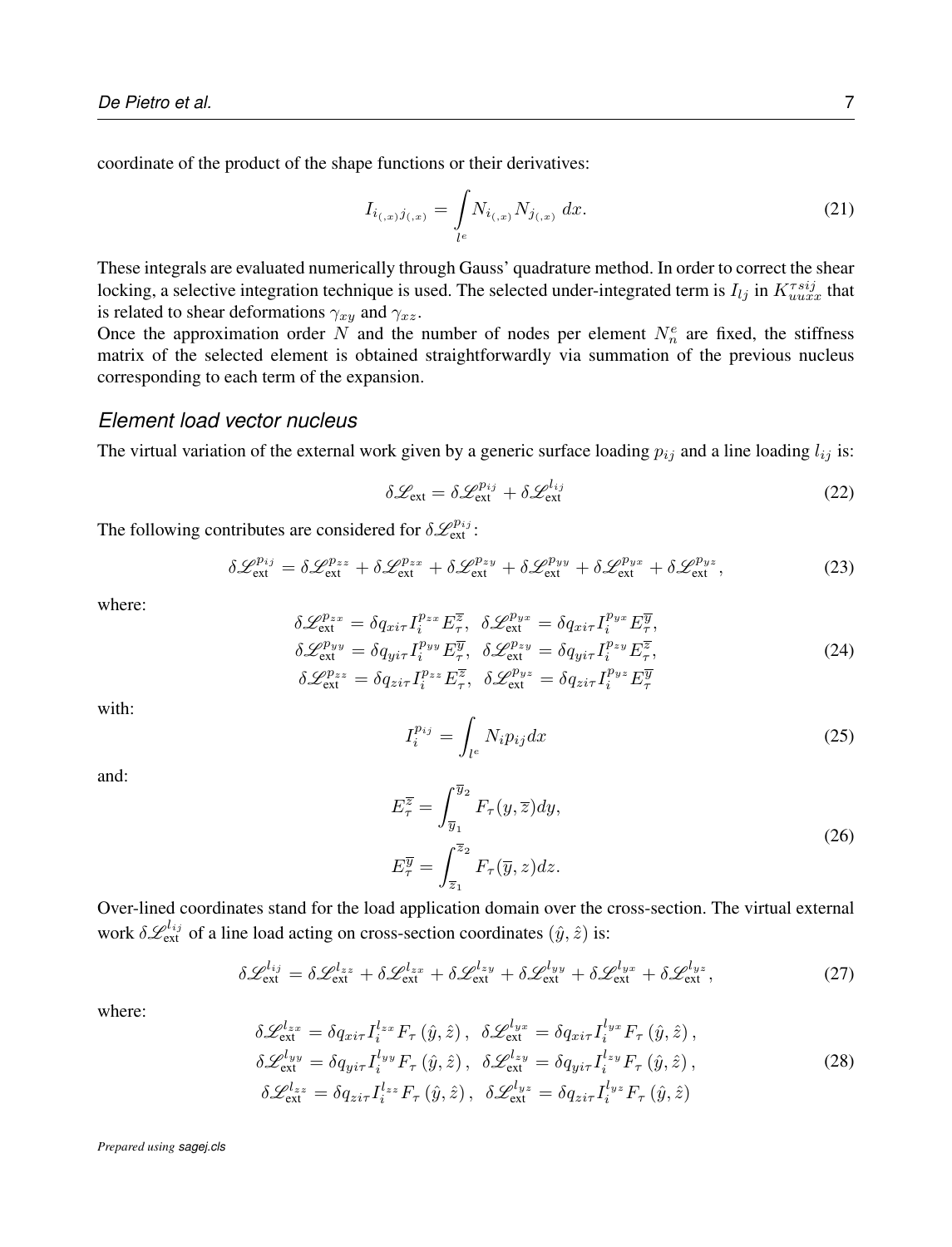and:

$$
I_i^{l_{ij}} = \int_{l^e} N_i l_{ij} dx.
$$
 (29)

#### **Numerical Results**

The beam support is  $[0, l] \times [-b/2, b/2] \times [-h/2, h/2]$  where l is the length, h the thickness and b the width. The faces thickness is denoted by  $h_f$ . Beam geometry is presented in Fig. 1. Slender and very short beams (length-to-side ratio  $l/h$  equal to 100 and 5, respectively) are considered. The cross-section is square with thickness and width equal to 0.01 m. The ratio between skin thickness  $(h_f)$  and the total one is 0.1. The face sheets and the core of the sandwich beam are both made of aluminium. The material properties for the face sheets are:  $E_f = 69$  GPa and  $\nu_f = 0.33$ . The core is made of hexagonal cells with a nominal size  $\phi = 6.4 \cdot 10^{-3}$  m and a thickness  $t = 80 \cdot 10^{-6}$  m. It is modelled as a single solid layer of an equivalent orthotropic material whose mechanical properties are given by the analytical expressions provided by Gibson and Ashby [36] and Grediac [37]. The equivalent mechanical properties are:  $E_{c1} = E_{c2} = 1.62$  MPa,  $E_{c3} = 2.3$  GPa,  $\nu_{c12} = 0.99$ ,  $\nu_{c13} = \nu_{c23} = 2.32 \cdot 10^{-4}$ ,  $G_{c12} = 0.97$  MPa,  $G<sub>c13</sub> = 499$  MPa and  $G<sub>c23</sub> = 324$  MPa. Simply supported and clamped-clamped boundary conditions are considered. Beams are subjected to a surface load (bending behaviour) or an off-centric line load inducing bending and torsion as well as localised effects.

In order to validate the three-dimensional results provided by the presented one-dimensional formulation, three-dimensional finite element solutions obtained by the commercial software Ansys are used for comparison. Tri-quadratic 20-node elements "Solid186" are used. Two different meshes (a coarse and a refined one) are considered for the Ansys solution. They are referred to as 'FEM 3D-C' and 'FEM 3D-R', respectively. As far as the computational costs are concerned, the number of degrees of freedom (DOFs) for the most refined three-dimensional model (a  $192 \times 48 \times 48$  mesh) are about  $5.5 \cdot 10^6$ . DOFs' number ( $N_{DOFs}$ ) of the present one-dimensional finite elements is function of the expansion order N and the total number of nodes  $N_n$ :

$$
N_{DOFs} = 3 \cdot \frac{(N+1)(N+2)}{2} \cdot N_n \tag{30}
$$

In the case of the most refined model used in the analysis (a 19th-order approximation and 373 nodes)  $N_{DOFs}$  is equal to about  $2.3 \cdot 10^5$ .

#### *Beams under a bending surface load*

A uniform unitary pressure  $p_{zz} = 1$  Pa acting at  $z = h/2$  and  $y \in [-b/2, b/2]$  is considered. Simply supported beams are first investigated. As a first analysis, the convergence of the strain energy versus the number of nodes is studied. The results obtained via the finite element method are assessed towards an exact Navier-type solution within the framework of the present unified formulation, see Carrera and Giunta [38]. Fig. 2 shows the relative strain energy error:

$$
\Delta_E = \frac{\mathcal{L}_{\text{int}}^{\text{Nav}} - \mathcal{L}_{\text{int}}^{\text{REM}}}{\mathcal{L}_{\text{int}}^{\text{Nav}}} \tag{31}
$$

versus the dimensionless distance between two consecutive nodes  $\delta_{ii+1}/l$  for linear, quadratic and cubic elements. The presented results have been obtained for  $N = 2$  and  $l/h = 10$ . Solutions for different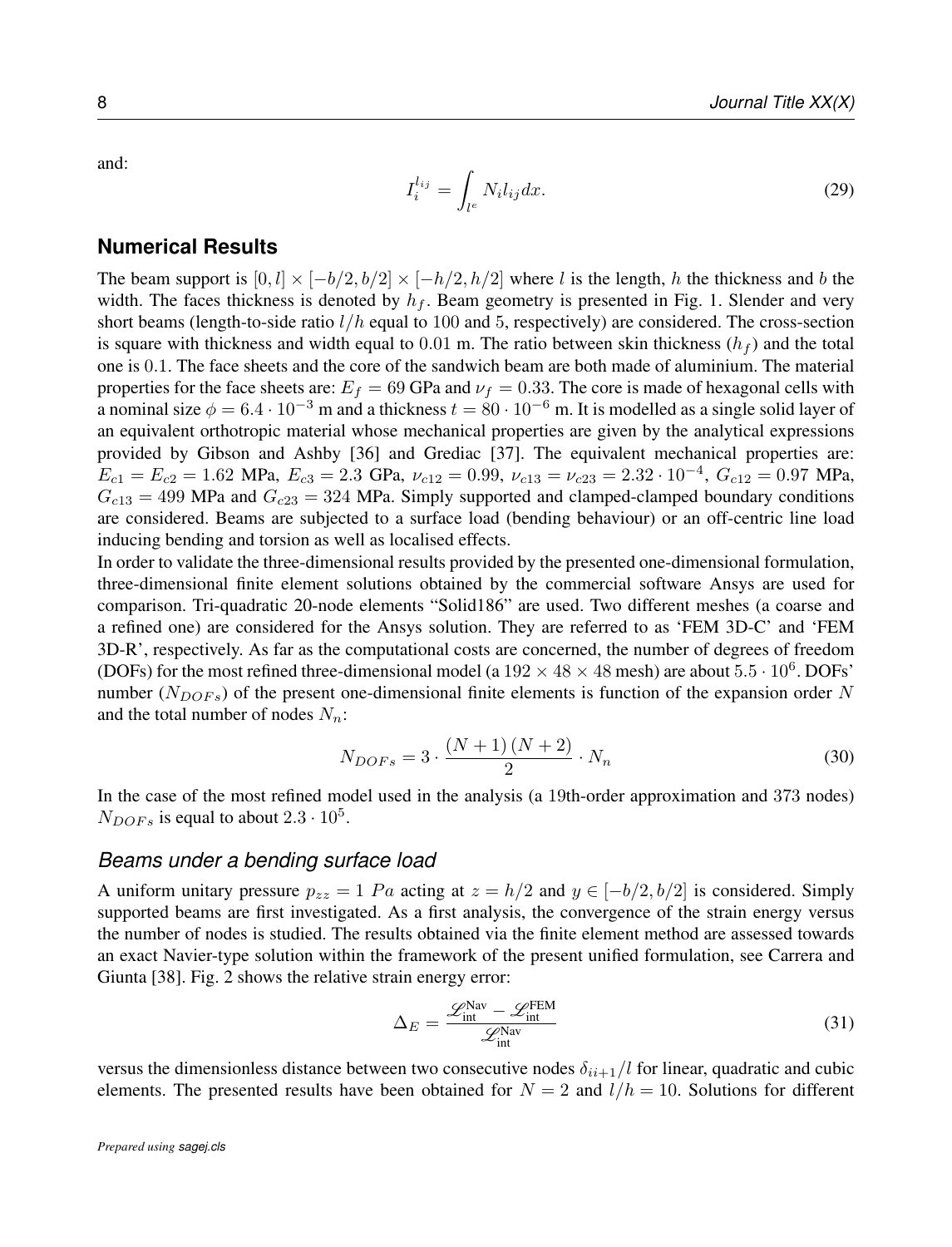expansion orders and length-to-side ratios are very similar. Unless differently stated,  $N_n$  equal to 121 (corresponding to  $\delta_{ii+1}/l = 0.008\overline{3}$ ) is assumed for all the remaining investigations since it ensures a good compromise between accuracy and computational costs.

In order to demonstrate that the proposed one-dimensional finite elements are locking-free, the variation of  $\hat{u}_z$ :

$$
\hat{u}_z = \frac{u_z^{\text{FEM}}}{u_z^{\text{Nav}}} \tag{32}
$$

computed at  $(x/l, y/b, z/h) = (1/2, 0, 0)$  via B2 elements versus  $l/h$  is presented in Fig. 3. Selective and full integration strategies are compared. It can be clearly seen that the former is free of locking. Results show that this strategy is effective in correcting the locking regardless the beam theory order N.

As far as tabular results are concerned, the following displacements and stresses:

$$
\tilde{u}_x = u_x \left( 0, \frac{a}{2}, \frac{b}{2} \right) \qquad \tilde{u}_y = u_y \left( \frac{l}{2}, \frac{a}{2}, \frac{b}{2} \right) \qquad \tilde{u}_z = u_z \left( \frac{l}{2}, 0, \frac{b}{2} \right)
$$
\n
$$
\tilde{\sigma}_{xx} = \sigma_{xx} \left( \frac{l}{2}, \frac{a}{2}, \frac{b}{2} \right) \qquad \tilde{\sigma}_{xz} = \sigma_{xz} \left( 0, \frac{a}{4}, \frac{b}{4} \right) \qquad \tilde{\sigma}_{xy} = \sigma_{xy} \left( 0, \frac{a}{4}, -\frac{b}{2} \right)
$$
\n(33)

are accounted for. Table 2 shows the displacement components for a slender beam. One-dimensional theories with N as low as 2 yield results with a relative difference lower than  $0.8\%$  on the most relevant displacement components  $u_x$  and  $u_z$ , when compared to the three-dimensional solution. These displacements are well predicted also by Euler-Bernoulli's and Timoshenko's theories. Relative differences as high as  $4.4\%$  are obtained for the through-the-width secondary displacement  $u_y$ , that is due to Poisson effect. Displacements in the case of a very short beam are presented in Table 3. Classical EBT and TBT yield inaccurate results, being the error in the through-the-thickness component higher than 60%. Higher-order theories ( $N = 19$ ) yield values with relative differences as high as 3.3%. Table 4 shows the stress components for a very short beam. A 19th-order one-dimensional theory yields relative differences lower than 1.2% on the relevant axial and shear stresses  $\sigma_{xx}$  and  $\sigma_{xz}$ . A relative difference of 5.4% is obtained on the secondary shear stress  $\sigma_{x}$ . Stress relative differences in the case of slender beam are lower than 1.5%. The last case is not reported for the sake of brevity.

Clamped-clamped beams are now considered. After a convergence analysis, a number of nodes  $N_n$ equal to 205 and 373 has been chosen for short and slender beam analyses, respectively. The following displacements and stresses are considered:

$$
\tilde{u}_x = u_x \left( \frac{l}{4}, \frac{a}{2}, \frac{b}{2} \right) \qquad \tilde{u}_y = u_y \left( \frac{l}{2}, \frac{a}{2}, \frac{b}{2} \right) \qquad \tilde{u}_z = u_z \left( \frac{l}{2}, 0, \frac{b}{2} \right)
$$
\n
$$
\tilde{\sigma}_{xx} = \sigma_{xx} \left( \frac{l}{2}, \frac{a}{2}, \frac{b}{2} \right) \qquad \tilde{\sigma}_{xz} = \sigma_{xz} \left( \frac{l}{4}, \frac{a}{4}, \frac{b}{4} \right) \qquad \tilde{\sigma}_{xy} = \sigma_{xy} \left( \frac{l}{4}, \frac{a}{4}, -\frac{b}{2} \right) \tag{34}
$$

Displacement components for a slender beam are presented in Table 5. Relative differences smaller than 0.5%, at worst, are obtained with N as low as 10 for  $u_x$  and  $u_z$ . The relative difference is 2.2% for  $u_y$ . Table 6 presents the displacements for a very short beam. Higher-order theories ( $N \ge 16$ ) should be used in order to obtain relative differences lower than 5.0%. Stress components for a very short beam are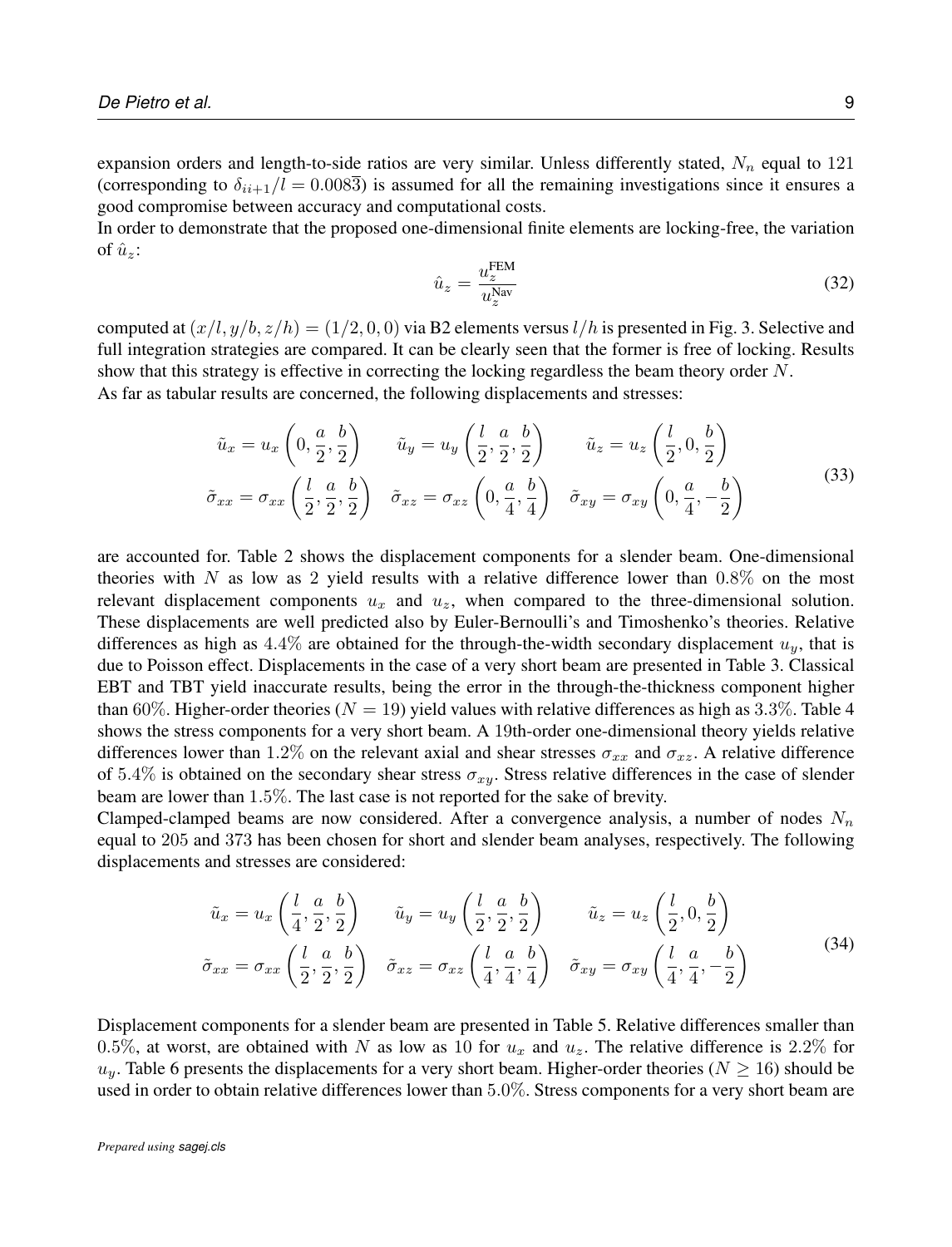presented in Table 7. 19th-order cubic finite elements yield stress relative differences of 3.4% at worst. 3.5% difference is obtained for a slender beam. Figs. 4 and 5 present the variation of the displacement components  $u_x$  and  $u_y$  over the cross-section in the form of colour maps for a very short beam. Results provided by the three-dimensional solution are compared with those obtained with a  $N = 19$  theory. The axial location of the cross-section of each component corresponds to the position of its maximum value. Stresses  $\sigma_{xx}$  and  $\sigma_{xy}$  are presented in Figs. 6 and 7. Stress results are evaluated at an opportune distance from the clamped end where, as it is well known, stress singularities are present. A  $N = 19$  four-node element has been considered and a good prediction of the stress field is obtained.

#### *Beams under a bending torsion line load*

A uniform off-centric unitary line load  $l_{zz} = -1$   $N/m$  acting at  $(y, z) = (-b/2, h/2)$  is considered to investigate a bending/torsion solicitation. Displacements in a very short simply supported beam are presented in Table 8. A 19th-order theory yields values with relative difference being about 3.3%, at worst. A relative difference of 0.1% on the main displacements  $u_x$  and  $u_z$  and about 4.7% on the secondary displacement  $u<sub>y</sub>$  is obtained in the case of slender beams. Stress components are shown in Table 9. A 19th-order one-dimensional theory and cubic elements yield results with a relative difference lower than 3.2% on  $\sigma_{xx}$  and  $\sigma_{xy}$ . A relative difference being about 7% is obtained on the shear stress  $\sigma_{xz}$ . Displacements for a very short clamped-clamped beam are presented in Table 10. A theory with  $N = 19$  yields a relative difference of about  $4\%$  in the worst case. Stress components are presented in Table 11 . Stresses differ by about 5.6%, at worst. Figs. 8 to 10 present the variation of the displacement components over the cross-section in the form of colour maps for a very short beam. Stresses  $\sigma_{xx}$  and  $\sigma_{xy}$  are presented in Figs. 11 and 12. Results fairly match the reference three-dimensional FEM solution.

#### *Comparison with experimental results*

In this section, the load-displacement response provided by the presented formulation is compared with experimental results reported in [39]. Kim and Swanson [39] carried out a three-point bending test on a sandwich beam made of carbon/epoxy skins and polyurethane foam core. Hysol EA 9309NA adhesive was used to bond the foam panel to the face sheets. The investigated beam has a span length of 152.4 mm, face thickness of 0.526 mm, core thickness equal to 6.35 mm and width equal to 25.4 mm. The material properties for face sheets and core are, respectively:  $E_f = 68300$  MPa,  $\nu_f = 0.05$ ,  $E_c = 72$ MPa,  $\nu_c = 0.3$  and  $G_c = 23.2$  MPa. Fig. 13 shows the comparison of the experimental load-displacement response with results obtained via one-dimensional  $N = 19$  theory (cubic elements, 121 nodes), FEM 3D (40x24x24 elements) and Timoshenko beam theory. The displacement is evaluated at the center of the cross-section. A good correlation between UF-based one dimensional finite element solution and the linear path of the experimental response is found.

#### **Conclusions**

A family of one-dimensional finite elements has been derived through a unified formulation and it has been used for the static analysis of three-dimensional sandwich beam structures. Within this approach, the displacement field is general regardless the approximation order over the beam cross-section. Shear deformation, in- and out-of-plane warping and localised effects are all included in the formulation. Slender and very short beams have been investigated for both simply supported and clamped-clamped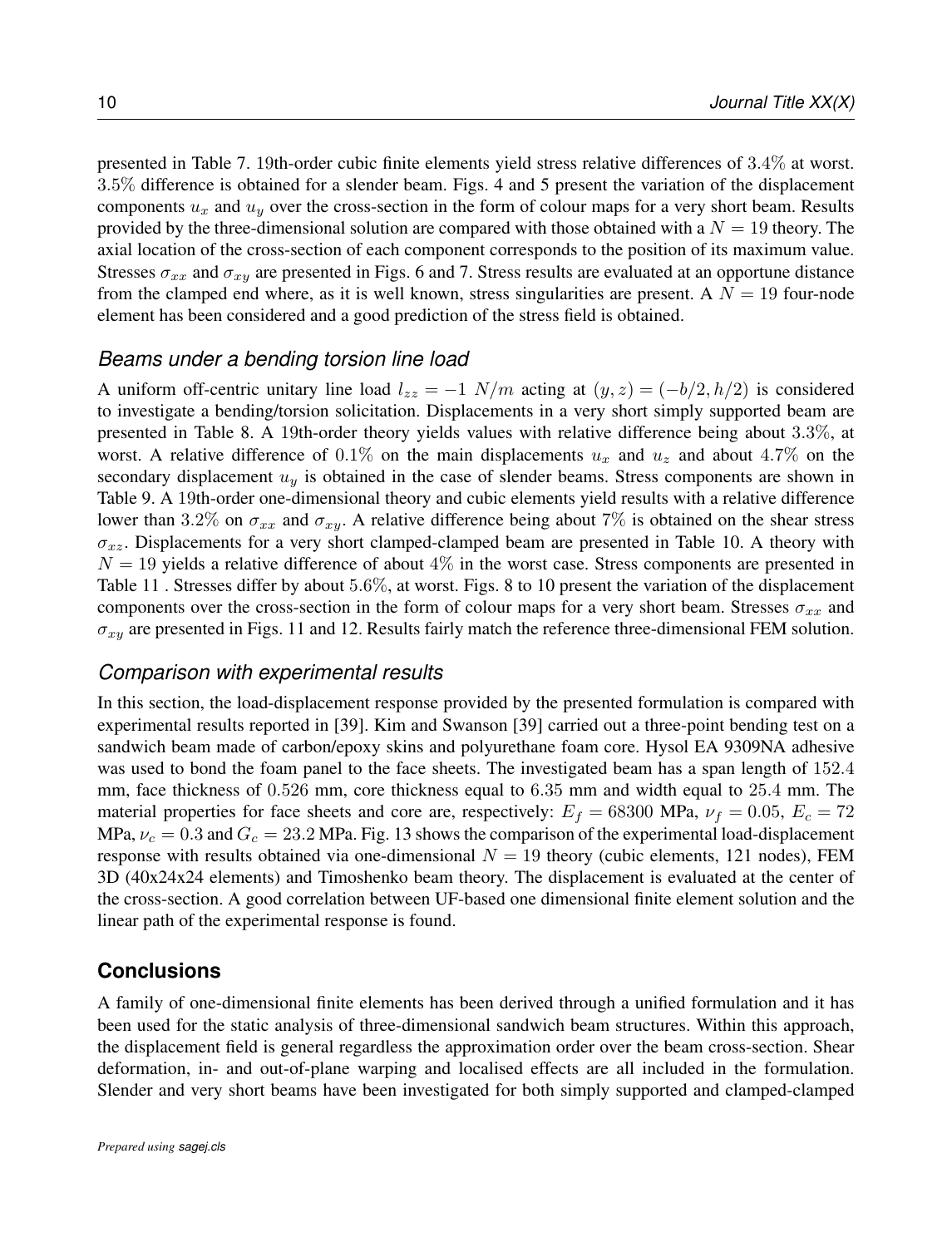boundary conditions. Surface and line loads have been accounted for. Results have been validated through comparison with three-dimensional FEM solutions obtained via the commercial code Ansys and experimental results available in the literature. Sandwich beams present a complex stress state due to the high difference in stiffness between face-sheets and core. In comparison with previous studies on isotropic, laminated and functionally graded beams by means of the same finite element formulation (see Giunta et al. [40], De Pietro et al. [41]), a reduced accuracy of results is observed for sandwich beams, due to the limits of an equivalent single layer approach in modelling such structures. Nevertheless, the presented numerical investigations have demonstrated that the relative errors on the displacements and stresses can be as high as 5% and 7%, respectively, for all the considered load and constraint configurations. A fair prediction of the static response of three-dimensional sandwich structures can, therefore, be obtained by the proposed family of UF-based one-dimensional finite elements with major advantages in terms of computational cost. Future work consists in the implementation of a family of one-dimensional finite elements based upon a layerwise approach.

## **Acknowledgements**

This work has been partially supported by the European Union within the Horizon 2020 research and innovation programme under grant agreement No 642121.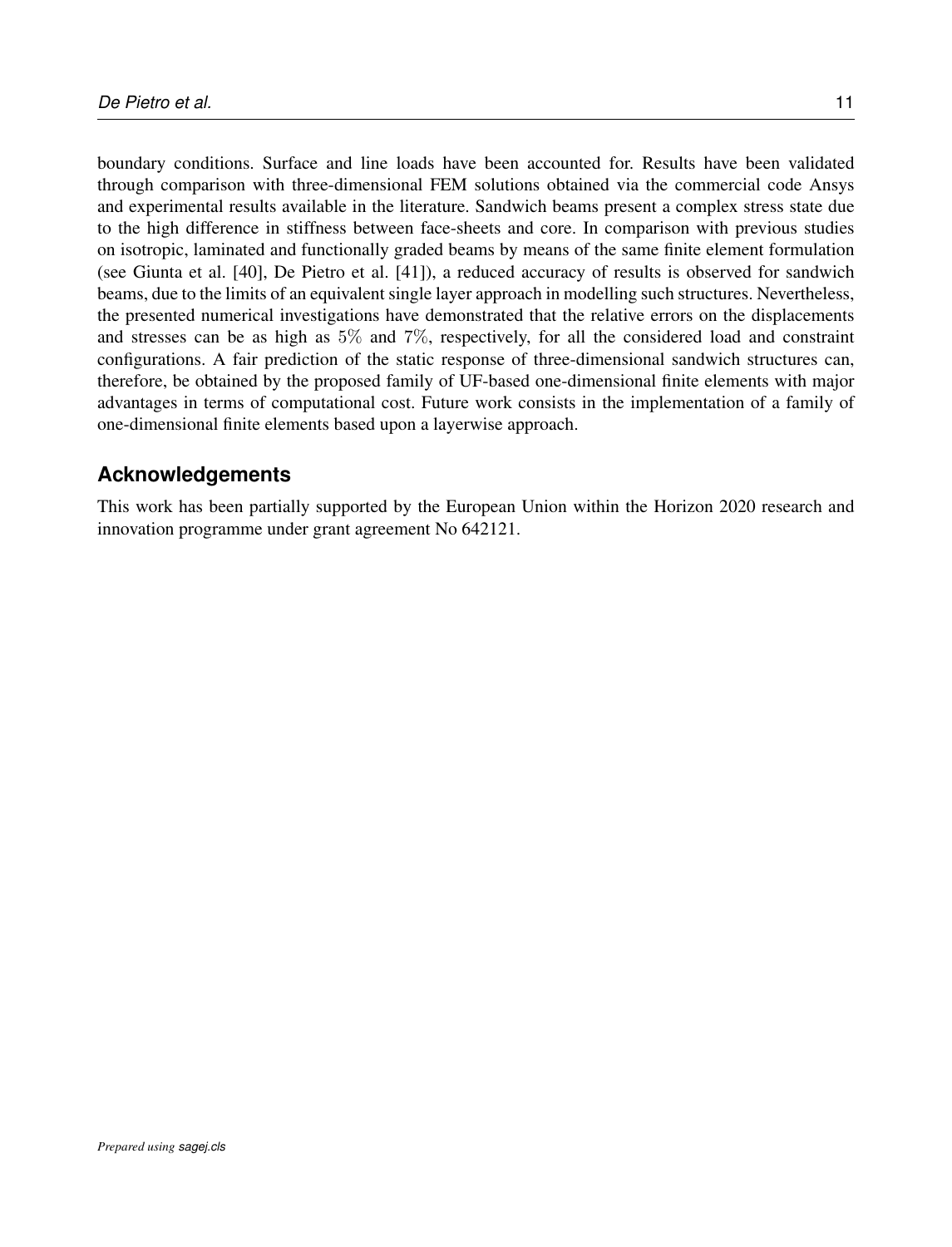#### **References**

- [1] W. Fairbairn. *An account of the construction of the Britania and Conway tubular bridges*. John Weale, London, 1849.
- [2] H.G. Allen. Analysis and design of structural sandwich panels. *Pergamon Press*, 1969.
- [3] A. K. Noor, W. S. Burton, and C. W. Bert. Computational models for sandwich panels and shells. *Applied Mechanics Reviews*, 49(3):155–199, 1996.
- [4] L. Librescu and T. Hause. Recent developments in the modeling and behavior of advanced sandwich constructions: a survey. *Composite Structures*, 48(1):1–17, 2000.
- [5] D. Krajcinovic. Sandwich beam analysis. *Journal of Applied Mechanics*, 39(3):773–778, 1972.
- [6] J. R. Banerjee and A. J. Sobey. Dynamic stiffness formulation and free vibration analysis of a three-layered sandwich beam. *International Journal of Solids and Structures*, 42(8):2181–2197, 2005.
- [7] A. R. Damanpack and S. M. R. Khalili. High-order free vibration analysis of sandwich beams with a flexible core using dynamic stiffness method. *Composite Structures*, 94(5):1503–1514, 2012.
- [8] L. Léotoing, S. Drapier, and A. Vautrin. Nonlinear interaction of geometrical and material properties in sandwich beam instabilities. *International Journal of Solids and Structures*, 39(13-14):3717– 3739, 2002.
- [9] Y. Frostig, M. Baruch, O. Vilnay, and I. Sheinman. High-order theory for sandwich-beam behavior with transversely flexible core. *Journal of Engineering Mechanics*, 118(5):1026–1043, 1992.
- [10] Y. Frostig and Y. Shenhar. High-order bending of sandwich beams with a transversely flexible core and unsymmetrical laminated composite skins. *Composites Engineering*, 5(4):405–414, 1995.
- [11] Y. B. Cho and R. Averill. An improved theory and finite-element model for laminated composite and sandwich beams using first-order zig-zag sublaminate approximations. *Composite Structures*, 37(3):281–298, 1997.
- [12] S. Kapuria, P. C. Dumir, and N.K. Jain. Assessment of zigzag theory for static loading, buckling, free and forced response of composite and sandwich beams. *Composite Structures*, 64(3–4):317– 327, 2004.
- [13] G. M. Dai and W. H. Zhang. Size effects of basic cell in static analysis of sandwich beams. *International Journal of Solids and Structures*, 45(9):2512–2533, 2008.
- [14] P Vidal and O. Polit. Vibration of multilayered beams using sinus finite elements with transverse normal stress. *Composite Structures*, 92:1524–1534, 2010.
- [15] H. Hu, S. Belouettar, M. Potier-Ferry, A. Makradi, and Y. Koutsawa. Assessment of various kinematic models for instability analysis of sandwich beams. *Engineering Structures*, 33(2):572– 579, 2011.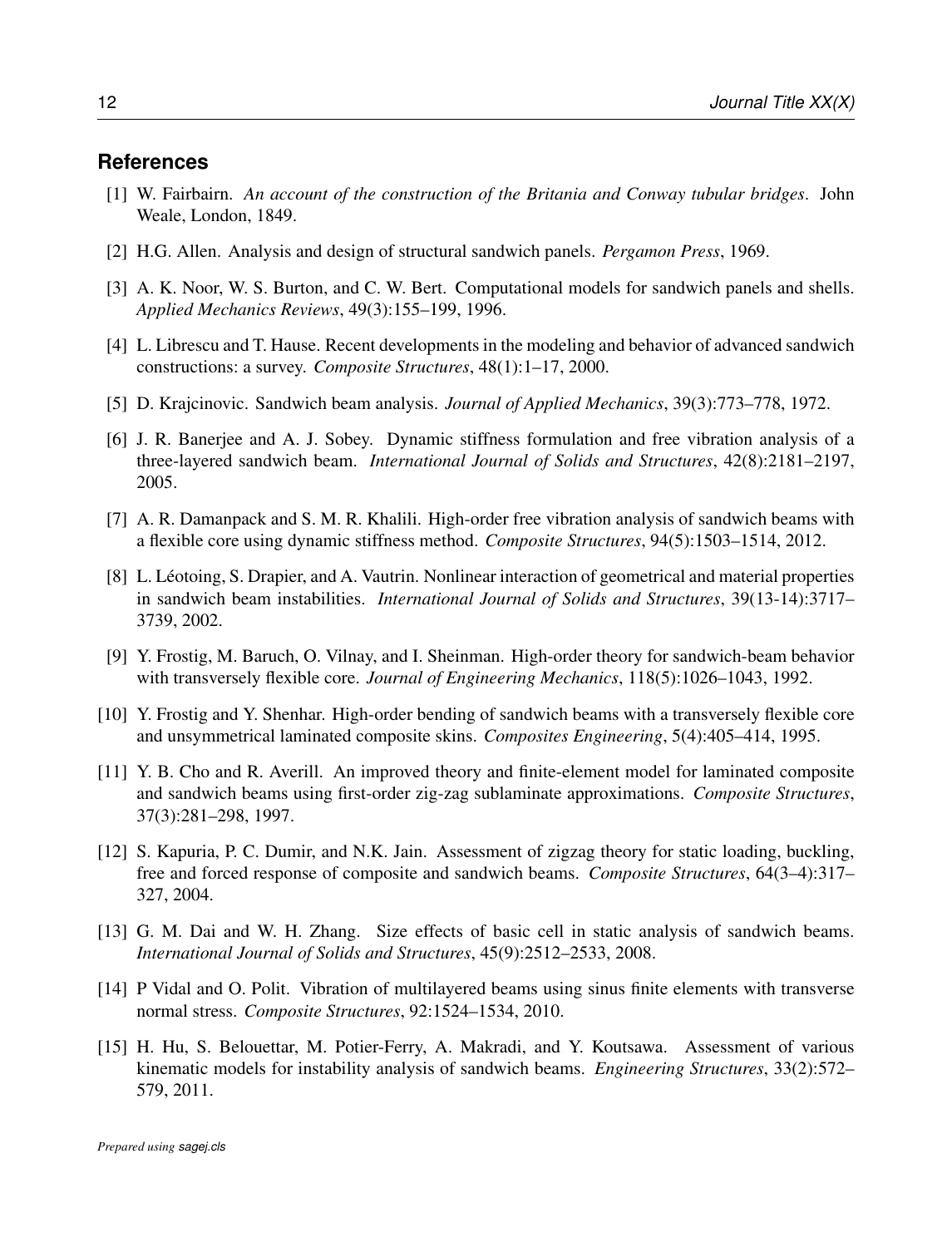- [16] H. Hu, S. Belouettar, M. Potier-Ferry, and A. Makradi. A novel finite element for global and local buckling analysis of sandwich beams. *Composite Structures*, 90(3):270–278, 2009.
- [17] C. N. Phan, Y. Frostig, and G. A. Kardomateas. Analysis of sandwich beams with a compliant core and with in-plane rigidity-extended high-order sandwich panel theory versus elasticity. *Journal of Applied Mechanics*, 79(4):041001, 2012.
- [18] Y. Wang and X. Wang. Static analysis of higher order sandwich beams by weak form quadrature element method. *Composite Structures*, 116:841–848, 2014.
- [19] Y. Pourvais, P. Asgari, A. R. Moradi, and O. Rahmani. Experimental and finite element analysis of higher order behaviour of sandwich beams using digital projection moiré. *Polymer Testing*, 38:7–17, 2014.
- [20] L. Bardella and O. Mattei. On explicit analytic solutions for the accurate evaluation of the shear stress in sandwich beams with a clamped end. *Composite Structures*, 112:157–168, 2014.
- [21] S. Salami Jedari, S. Dariushi, M. Sadighi, and M. Shakeri. An advanced high-order theory for bending analysis of moderately thick faced sandwich beams. *European Journal of Mechanics-A/Solids*, 56:1–11, 2016.
- [22] E. Carrera. Theories and finite elements for multilayered plates and shells: a unified compact formulation with numerical assessment and benchmarking. *Archives of Computational Methods in Engineering*, 10(3):216–296, 2003.
- [23] E. Carrera and G. Giunta. Hierarchical models for failure analysis of plates bent by distributed and localized transverse loadings. *Journal of Zhejiang University SCIENCE A*, 9(5):600–613, 2008.
- [24] E. Carrera and G. Giunta. Exact, hierarchical solutions for localised loadings in isotropic, laminated and sandwich shells. *Journal of Pressure Vessel Technology*, 131(4):0412021–04120214, 2009.
- [25] G. Giunta, F. Biscani, S. Belouettar, and E. Carrera. Hierarchical modelling of doubly curved laminated composite shells under distributed and localised loadings. *Composites: Part B*, 42(4):682–691, 2011.
- [26] G. Giunta, A. Catapano, and S. Belouettar. Failure indentation analysis of composite sandwich plates via hierarchical models. *Journal of Sandwich Structures and Materials*, 15(1):45–70, 2013.
- [27] E. Carrera, G. Giunta, and M. Petrolo. *Beam Structures: Classical and Advanced Theories*. John Wiley and Sons, 2011.
- [28] G. Giunta, N. Metla, Y. Koutsawa, and S. Belouettar. Free vibration and stability analysis of threedimensional sandwich beams via hierarchical models. *Composites Part B: Engineering*, 47:326– 338, 2013.
- [29] A. Catapano, G. Giunta, S. Belouettar, and E. Carrera. Static analysis of laminated beams via a unified formulation. *Composite Structures*, 94(1):75–83, 2011.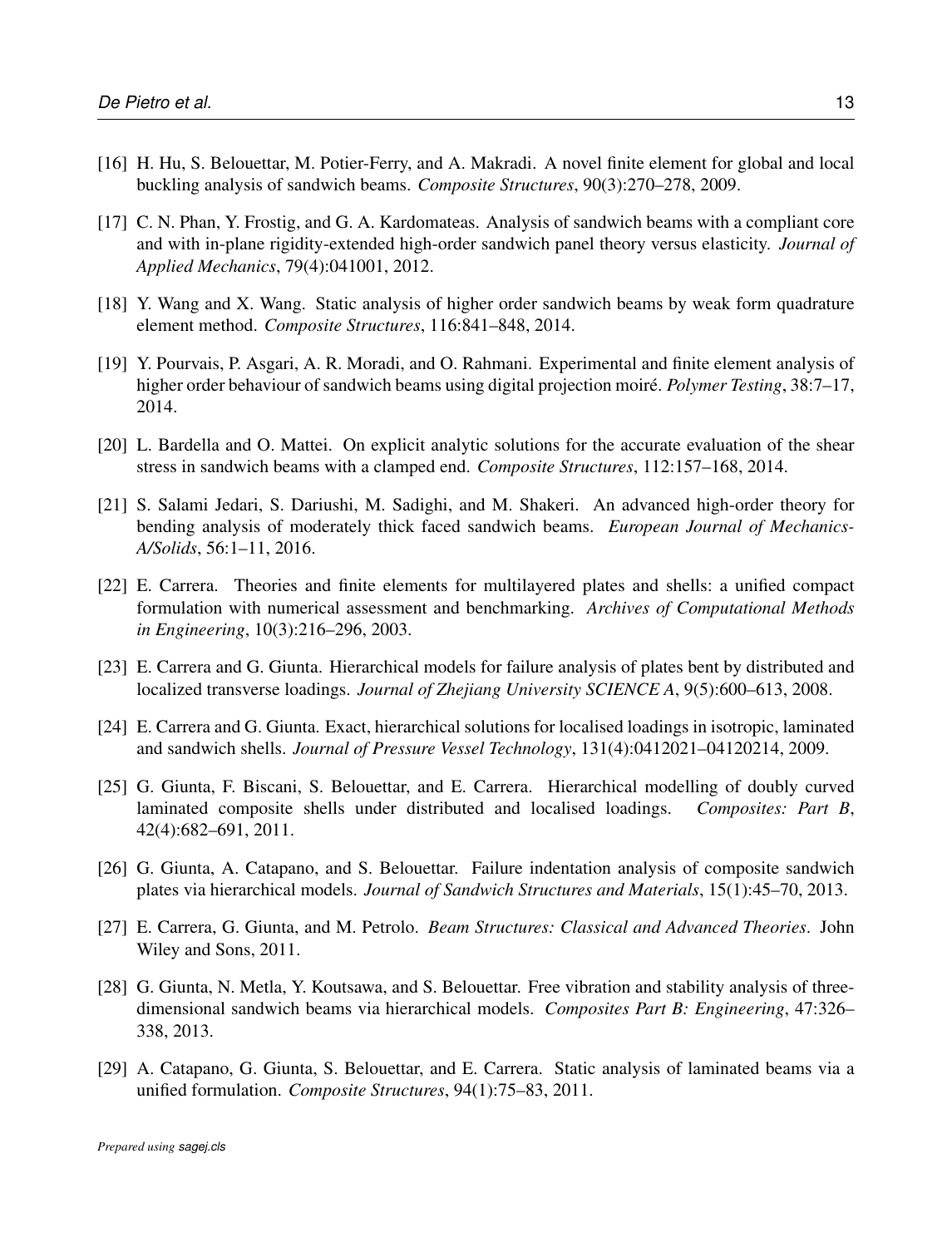- [30] Q.Z. He, H. Hu, S. Belouettar, G. Guinta, K. Yu, Y. Liu, F. Biscani, E. Carrera, and M. Potier-Ferry. Multi-scale modelling of sandwich structures using hierarchical kinematics. *Composite Structures*, 93(9):2375–2383, 2011.
- [31] G. Giunta, S. Belouettar, H. Nasser, E.H. Kiefer-Kamal, and T. Thielen. Hierarchical models for the static analysis of three-dimensional sandwich beam structures. *Composite Structures*, 133:1284– 1301, 2015.
- [32] K. J. Bathe. *Finite element procedures*. Prentice hall, 1996.
- [33] J. N. Reddy. *Mechanics of laminated composite plates and shells. Theory and Analysis*. CRC Press,  $2^{nd}$  edition, 2004.
- [34] G. R. Cowper. The shear co-efficient in Timoshenko beam theory. *Journal of Applied Mechanics*, 33(10):335–340, 1966.
- [35] A. V. K. Murty. Analysis of short beams. *AIAA Journal*, 8(11):2098–2100, 1970.
- [36] L. J. Gibson and M. F. Ashby. *Cellular solids: structure and properties*. Cambridge University Press, 1999.
- [37] M. Grediac. A finite element study of the transverse shear in honeycomb cores. *International journal of solids and structures*, 30(13):1777–1788, 1993.
- [38] E. Carrera and G. Giunta. Refined beam theories based on a unified formulation. *International Journal of Applied Mechanics*, 2(1):117–143, 2010.
- [39] J. Kim and S. R. Swanson. Design of sandwich structures for concentrated loading. *Composite Structures*, 52(3):365–373, 2001.
- [40] G. Giunta, G. De Pietro, H. Nasser, S. Belouettar, E. Carrera, and M. Petrolo. A thermal stress finite element analysis of beam structures by hierarchical modelling. *Composites Part B: Engineering*, 95:179–195, 2016.
- [41] G. De Pietro, Y. Hui, G. Giunta, S. Belouettar, E. Carrera, and H. Hu. Hierarchical one-dimensional finite elements for the thermal stress analysis of three-dimensional functionally graded beams. *Composite Structures*, 153:514 – 528, 2016.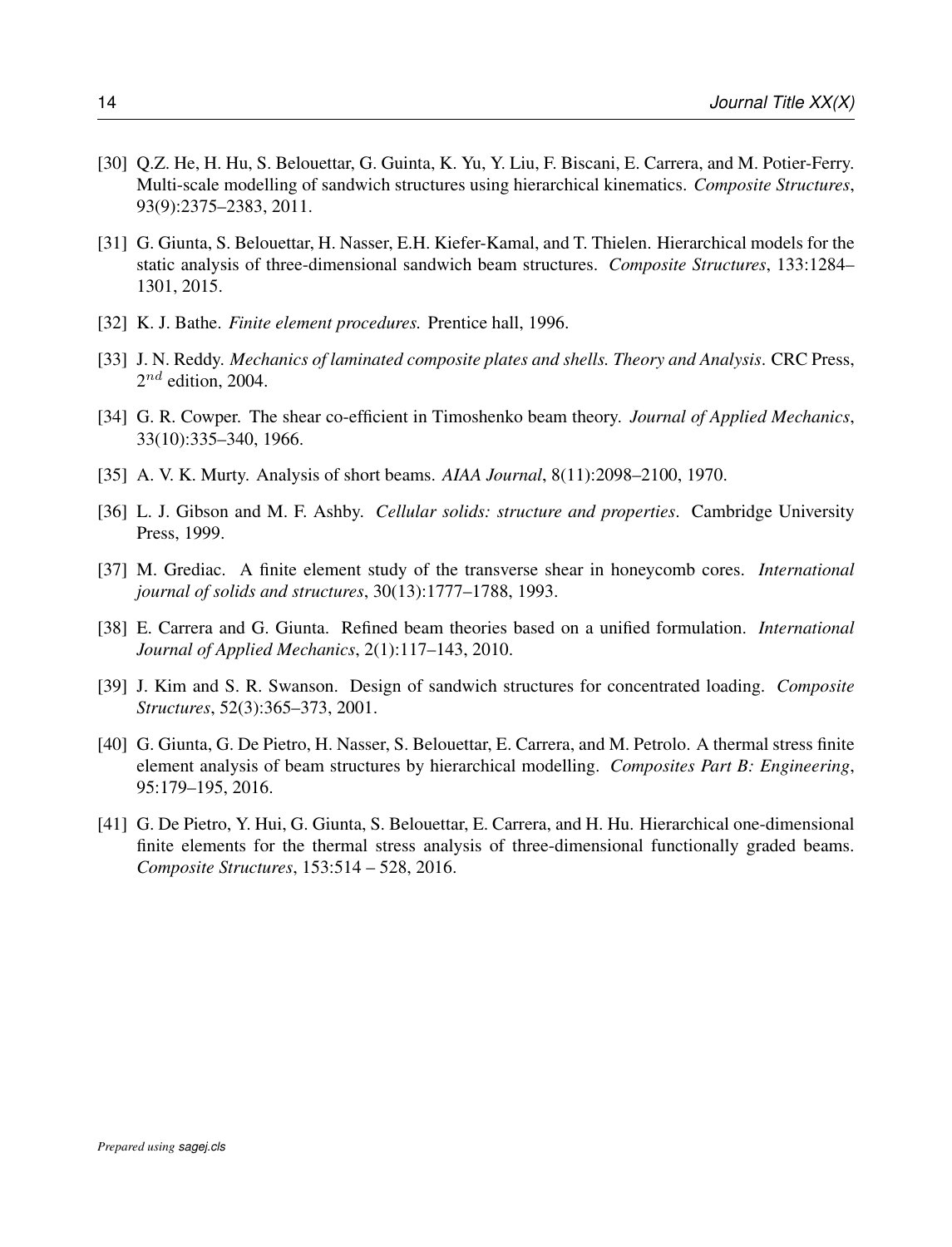# Tables

|          |                        | $F_1 = 1$                                                                                       |
|----------|------------------------|-------------------------------------------------------------------------------------------------|
|          |                        | $F_2 = y \; F_3 = z$                                                                            |
|          |                        | $F_4 = y^2$ $F_5 = yz$ $F_6 = z^2$                                                              |
|          | 10                     | $F_7 = y^3$ $F_8 = y^2 z$ $F_9 = yz^2$ $F_{10} = z^3$                                           |
| $\cdots$ | $\cdots$               | $\cdots$                                                                                        |
| N        | $\frac{(N+1)(N+2)}{2}$ | $F_{(N^2+N+2)} = y^N F_{(N^2+N+4)} = y^{N-1}z \dots F_{N(N+3)} = yz^{N-1} F_{(N+1)(N+2)} = z^N$ |

2 2 **Table 1.** Mac Laurin's polynomials terms via Pascal's triangle.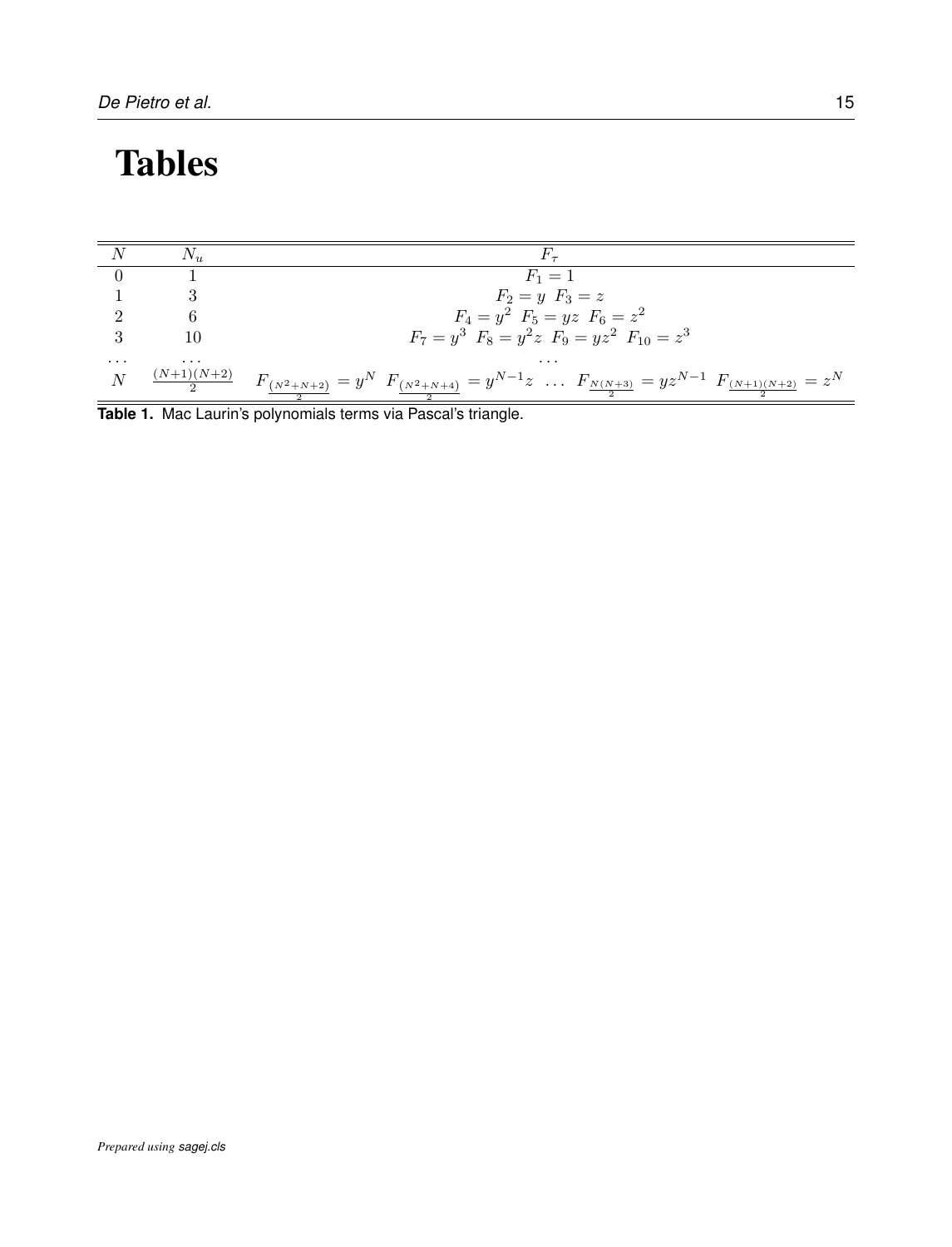|              |           | $\overline{10^8 \times \tilde{u}_x}$ |                | $\overline{10^{10} \times \tilde{u}_y}$ | $\overline{-10^6 \times u_z}$ |                |                        |  |
|--------------|-----------|--------------------------------------|----------------|-----------------------------------------|-------------------------------|----------------|------------------------|--|
| FEM $3D-R^a$ |           | 7.4250                               |                | 3.8089                                  |                               | 4.6624         |                        |  |
| FEM $3D-C^b$ |           | 7.4249                               |                | 4.5823                                  |                               | 4.6624         |                        |  |
|              | <b>B2</b> | <b>B</b> 3, <b>B</b> 4               | B <sub>2</sub> | B <sub>3</sub>                          | <b>B4</b>                     | B <sub>2</sub> | <b>B</b> 3, <b>B</b> 4 |  |
| $N=19$       | 7.4200    | 7.4208                               | 3.6532         | 3.6538                                  | 3.6534                        | 4.6581         | 4.6587                 |  |
| $N=16$       | 7.4199    | 7.4207                               | 3.6530         | 3.6537                                  | 3.6533                        | 4.6578         | 4.6584                 |  |
| $N=14$       | 7.4189    | 7.4196                               | 3.6515         | 3.6522                                  | 3.6518                        | 4.6567         | 4.6574                 |  |
| $N=10$       | 7.4171    | 7.4179                               | 3.6478         | 3.6485                                  | 3.6481                        | 4.6549         | 4.6556                 |  |
| $N=7$        | 7.4138    | 7.4145                               | 3.6466         | 3.6473                                  | 3.6469                        | 4.6525         | 4.6531                 |  |
| $N=5$        | 7.4054    | 7.4061                               | 3.6395         | 3.6401                                  | 3.6397                        | 4.6458         | 4.6464                 |  |
| $N=2$        | 7.3939    | 7.3946                               | 3.7191         | 3.7198                                  | 3.7194                        | 4.6235         | 4.6241                 |  |
| <b>TBT</b>   | 7.4239    | 7.4244                               | 0.0000         | 0.0000                                  | 0.0000                        | 4.6420         | 4.6425                 |  |
| <b>EBT</b>   | 7.4239    | 7.4244                               | 0.0000         | 0.0000                                  | 0.0000                        | 4.6397         | 4.6402                 |  |

a: Elements' number  $192 \times 48 \times 48$ . b: Elements' number  $96 \times 24 \times 24$ . **Table 2.** Displacement components [m] for a slender simply supported sandwich beam under a bending pressure load.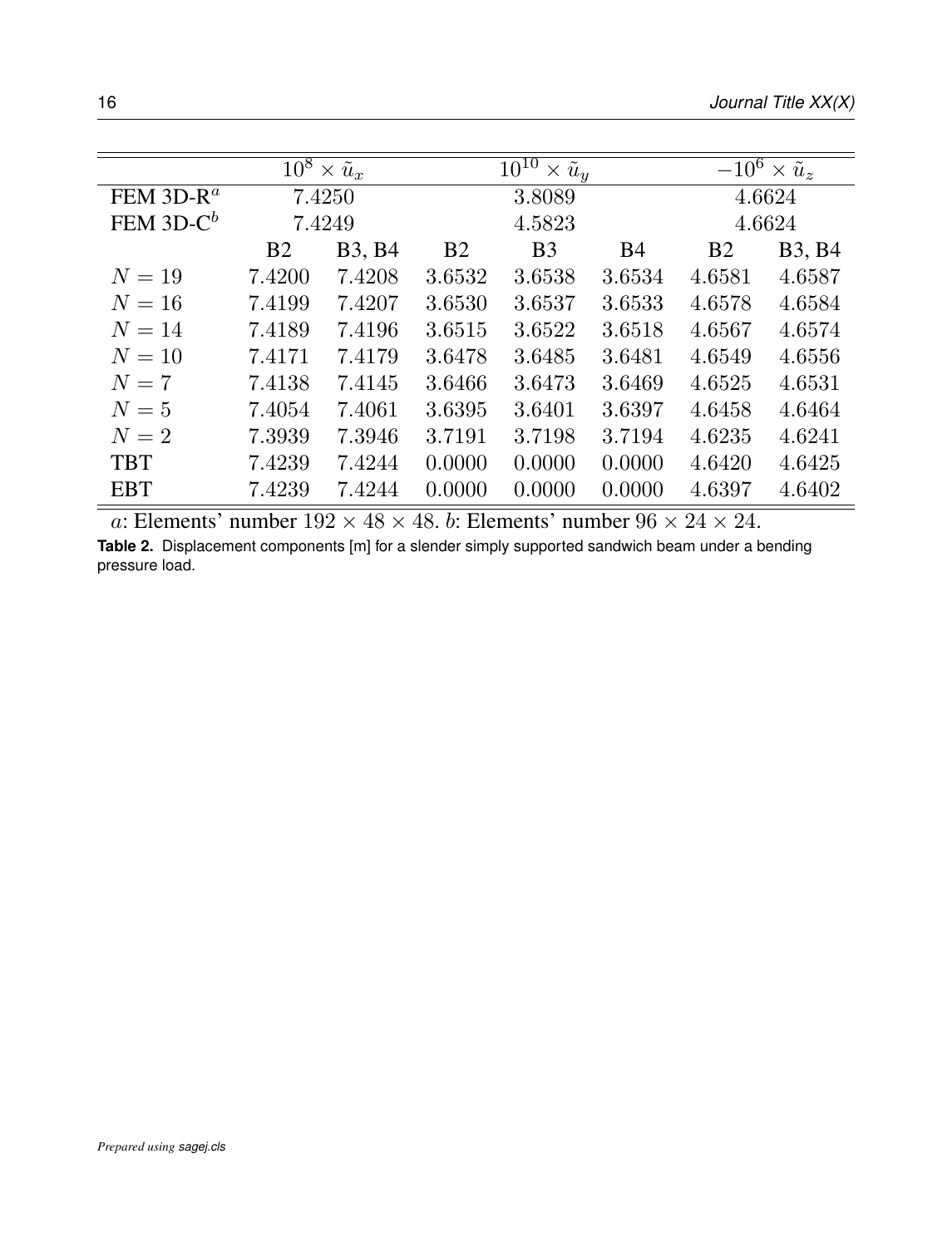|               |           | $\overline{10^{11}} \times \tilde{u}_x$ |                | $\overline{10^{13} \times \tilde{u}_y}$ |           | $\overline{-10^{11} \times u_z}$ |                |           |  |
|---------------|-----------|-----------------------------------------|----------------|-----------------------------------------|-----------|----------------------------------|----------------|-----------|--|
| FEM 3D- $R^a$ |           | 1.1464                                  |                | 10.136                                  |           | 9.0535                           |                |           |  |
| FEM $3D-C^b$  |           | 1.1464                                  |                | 10.136                                  |           |                                  | 9.0535         |           |  |
|               | <b>B2</b> | <b>B3, B4</b>                           | B <sub>2</sub> | B <sub>3</sub>                          | <b>B4</b> | <b>B2</b>                        | B <sub>3</sub> | <b>B4</b> |  |
| $N=19$        | 1.1329    | 1.1329                                  | 9.9977         | 9.9983                                  | 9.9982    | 8.7548                           | 8.7551         | 8.7549    |  |
| $N=16$        | 1.1303    | 1.1305                                  | 9.9827         | 9.9834                                  | 9.9833    | 8.6927                           | 8.6931         | 8.6931    |  |
| $N=14$        | 1.1254    | 1.1255                                  | 9.9504         | 9.9511                                  | 9.9511    | 8.5753                           | 8.5757         | 8.5757    |  |
| $N=10$        | 1.1166    | 1.1167                                  | 9.8632         | 9.8639                                  | 9.8638    | 8.3659                           | 8.3663         | 8.3663    |  |
| $N=7$         | 1.1125    | 1.1127                                  | 9.6898         | 9.6905                                  | 9.6904    | 8.2771                           | 8.2775         | 8.2775    |  |
| $N=5$         | 1.0933    | 1.0935                                  | 9.4136         | 9.4143                                  | 9.4143    | 7.8487                           | 7.8491         | 7.8491    |  |
| $N=2$         | 0.8948    | 0.8949                                  | 9.8055         | 9.8062                                  | 9.8062    | 3.4238                           | 3.4242         | 3.4242    |  |
| <b>TBT</b>    | 0.9280    | 0.9281                                  | 0.0000         | 0.0000                                  | 0.0000    | 3.4591                           | 3.4595         | 3.4595    |  |
| <b>EBT</b>    | 0.9280    | 0.9281                                  | 0.0000         | 0.0000                                  | 0.0000    | 2.9004                           | 2.9007         | 2.9007    |  |

**Table 3.** Displacement components [m] for a very short simply supported sandwich beam under a bending pressure load.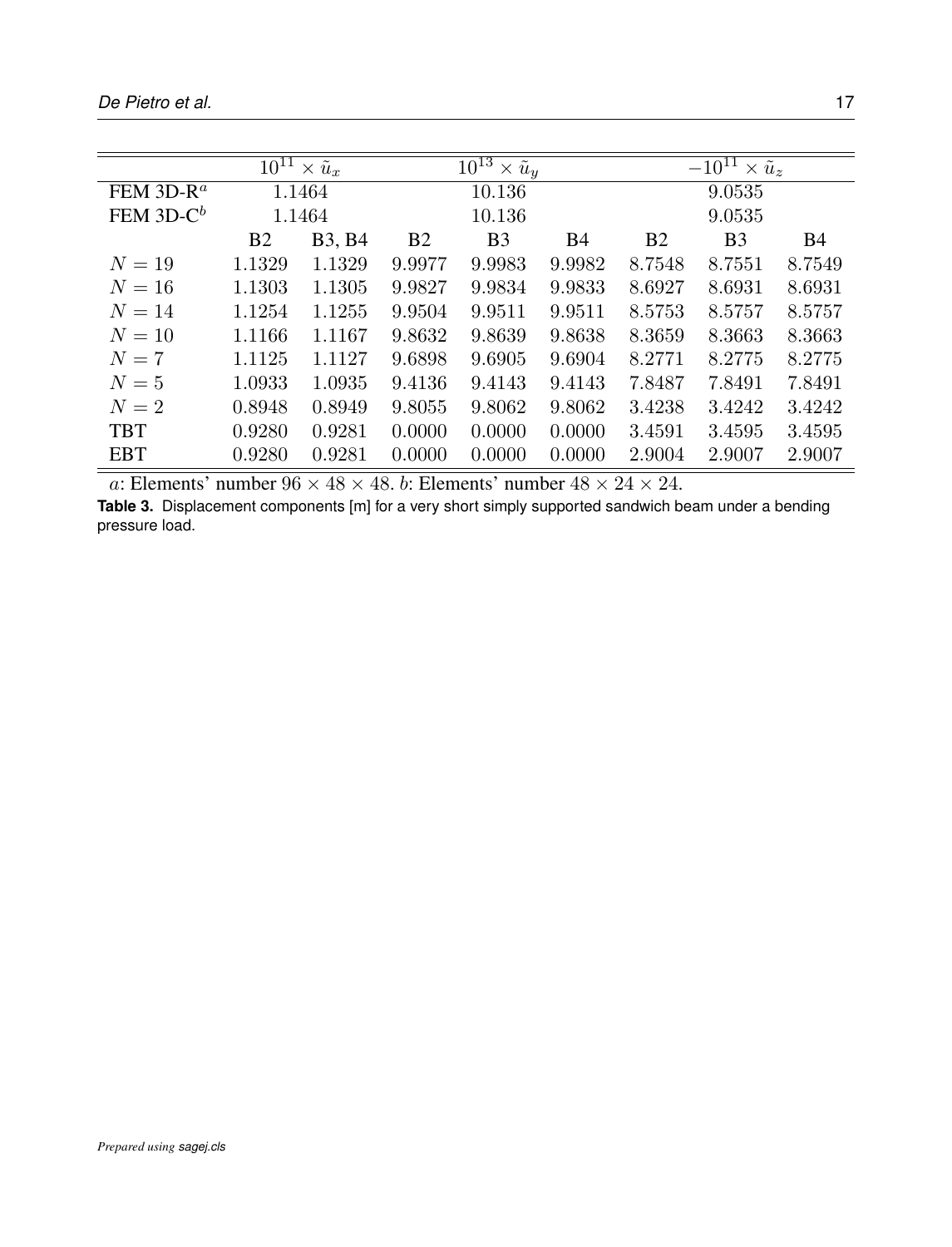|                                    |                | $-10^{-1} \times \tilde{\sigma}_{xx}$ |        |                | $-\tilde{\sigma}_{xz}$ |            |                | $-10 \times \tilde{\sigma}_{xy}$ |            |
|------------------------------------|----------------|---------------------------------------|--------|----------------|------------------------|------------|----------------|----------------------------------|------------|
| FEM 3D-R <sup><math>a</math></sup> |                | 4.4559                                |        |                | 2.5867                 |            |                | 4.3508                           |            |
| FEM $3D-C^b$                       |                | 4.4555                                |        |                | 2.5900                 |            |                | 4.3514                           |            |
|                                    | B <sub>2</sub> | B <sub>3</sub>                        | Β4     | B <sub>2</sub> | B <sub>3</sub>         | <b>B</b> 4 | B <sub>2</sub> | B <sub>3</sub>                   | <b>B</b> 4 |
| $N=19$                             | 4.4690         | 4.4724                                | 4.4686 | 2.6119         | 2.6176                 | 2.6115     | 4.1234         | 4.1290                           | 4.1175     |
| $N=16$                             | 4.5125         | 4.5140                                | 4.5133 | 2.3615         | 2.3668                 | 2.3637     | 4.1479         | 4.1500                           | 4.1470     |
| $N = 14$                           | 4.2891         | 4.2905                                | 4.2899 | 2.6483         | 2.6536                 | 2.6507     | 4.1590         | 4.1633                           | 4.1573     |
| $N=10$                             | 4.4153         | 4.4168                                | 4.4161 | 3.0426         | 3.0474                 | 3.0442     | 4.3898         | 4.3979                           | 4.3981     |
| $N=7$                              | 4.4918         | 4.4934                                | 4.4926 | 2.7208         | 2.7266                 | 2.7236     | 3.9645         | 3.9577                           | 3.9302     |
| $N=5$                              | 4.2262         | 4.2279                                | 4.2270 | 2.2555         | 2.2610                 | 2.2579     | 4.1747         | 4.2278                           | 4.2414     |
| $N=2$                              | 3.8392         | 3.8410                                | 3.8400 | 0.2270         | 0.2287                 | 0.2272     | 8.3580         | 8.3539                           | 8.3720     |
| <b>TBT</b>                         | 3.8416         | 3.8428                                | 3.8421 | 0.2212         | 0.2235                 | 0.2233     | 0.0000         | 0.0000                           | 0.0000     |
| <b>EBT</b>                         | 3.8416         | 3.8428                                | 3.8421 | $-c$           |                        |            |                |                                  |            |

c: Result not provided by the theory.

**Table 4.** Stress components  $\tilde{\sigma}_{xx}$ ,  $\tilde{\sigma}_{xz}$  and  $\tilde{\sigma}_{xy}$  [Pa] for a very short simply supported sandwich beam under a bending pressure load.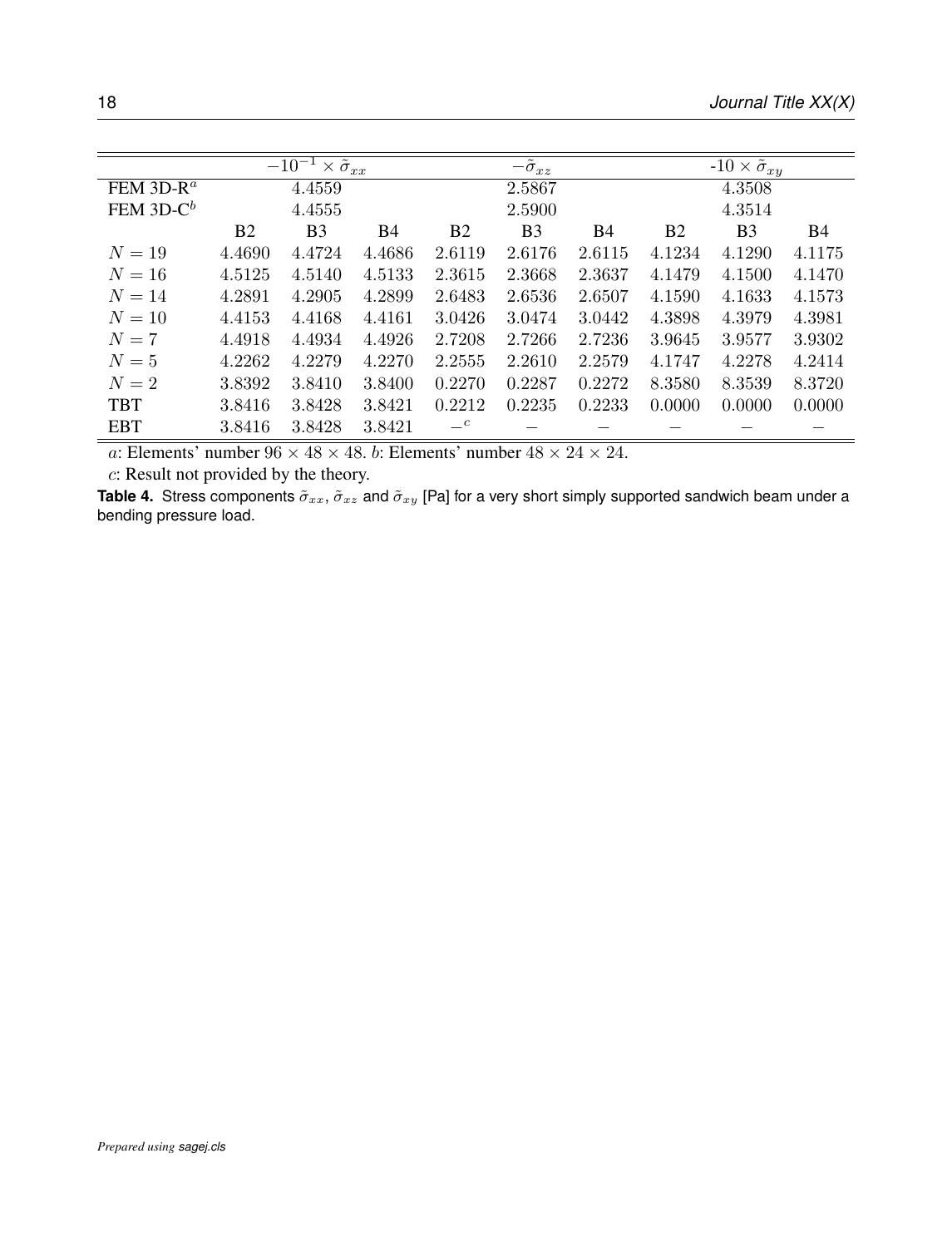|              |                | $\overline{10^8 \times \tilde{u}_x}$ |           |           | $10^{10}$<br>$\times \tilde{u}_y$ |        | $-10^7 \times \tilde{u}_z$ |                |           |  |
|--------------|----------------|--------------------------------------|-----------|-----------|-----------------------------------|--------|----------------------------|----------------|-----------|--|
| FEM $3D-R^a$ |                | 1.3923                               |           |           | 1.2421                            |        | 9.5066                     |                |           |  |
| FEM $3D-C^b$ |                | 1.3923                               |           |           | 1.2661                            |        |                            | 9.5063         |           |  |
|              | B <sub>2</sub> | B <sub>3</sub>                       | <b>B4</b> | <b>B2</b> | B <sub>3</sub>                    | Β4     | B <sub>2</sub>             | B <sub>3</sub> | <b>B4</b> |  |
| $N=19$       | 1.3899         | 1.3952                               | 1.3906    | 1.2166    | 1.2169                            | 1.2171 | 9.4739                     | 9.4788         | 9.4816    |  |
| $N=16$       | 1.3898         | 1.3951                               | 1.3906    | 1.2165    | 1.2168                            | 1.2170 | 9.4713                     | 9.4762         | 9.4791    |  |
| $N=14$       | 1.3896         | 1.3949                               | 1.3904    | 1.2160    | 1.2163                            | 1.2165 | 9.4655                     | 9.4704         | 9.4733    |  |
| $N=10$       | 1.3892         | 1.3945                               | 1.3900    | 1.2147    | 1.2150                            | 1.2152 | 9.4553                     | 9.4601         | 9.4630    |  |
| $N=7$        | 1.3886         | 1.3939                               | 1.3893    | 1.2142    | 1.2145                            | 1.2147 | 9.4477                     | 9.4525         | 9.4554    |  |
| $N=5$        | 1.3869         | 1.3922                               | 1.3876    | 1.2116    | 1.2120                            | 1.2121 | 9.4206                     | 9.4254         | 9.4282    |  |
| $N=2$        | 1.3834         | 1.3886                               | 1.3841    | 1.2382    | 1.2385                            | 1.2387 | 9.2338                     | 9.2384         | 9.2410    |  |
| <b>TBT</b>   | 1.3921         | 1.3969                               | 1.3921    | 0.0000    | 0.0000                            | 0.0000 | 9.3026                     | 9.3029         | 9.3029    |  |
| <b>EBT</b>   | 1.3921         | 1.3969                               | 1.3921    | 0.0000    | 0.0000                            | 0.0000 | 9.2802                     | 9.2805         | 9.2805    |  |

**Table 5.** Displacement components [m] for a slender clamped-clamped sandwich beam under a bending pressure load.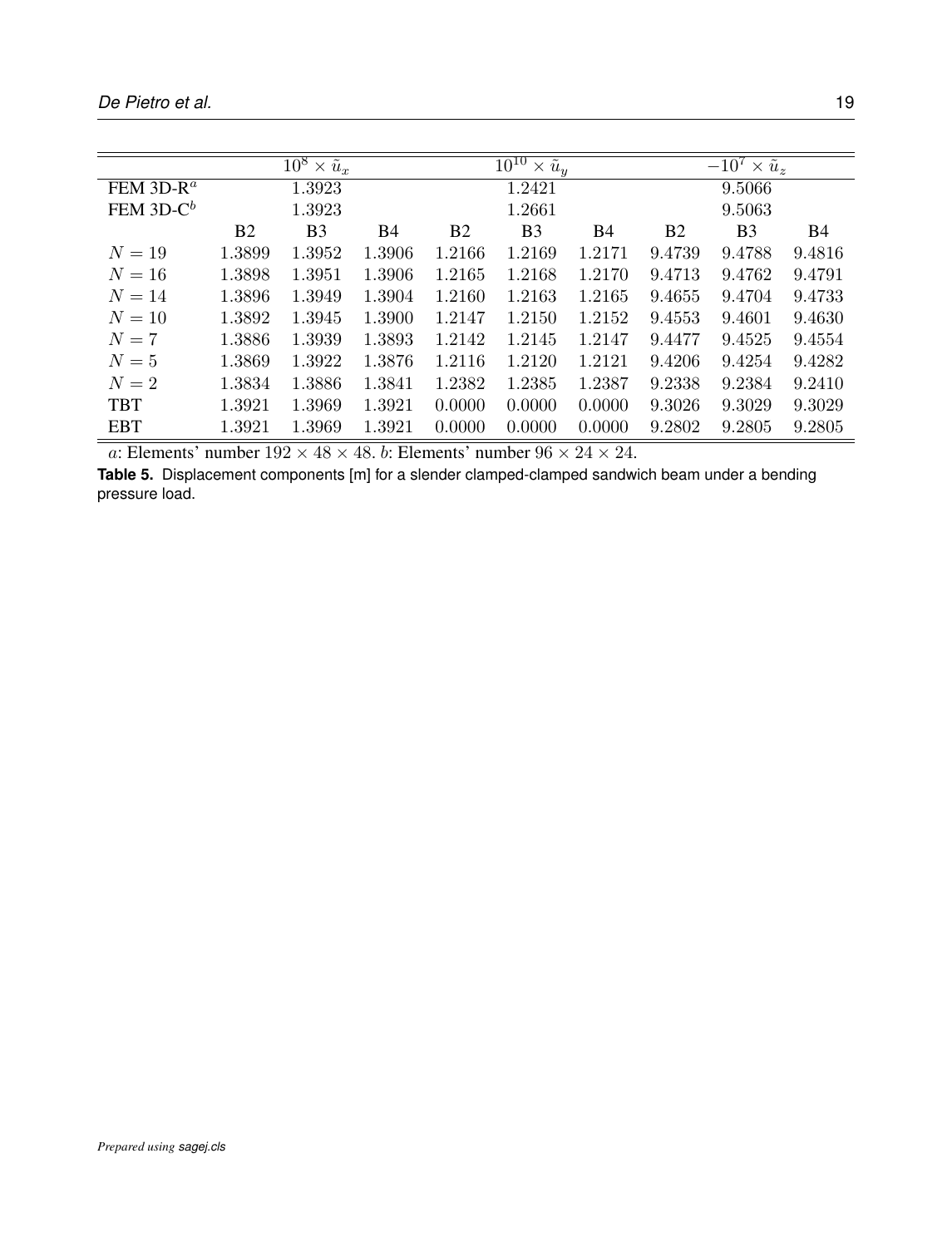|                | 2.8184         |           |                              | 4.0643         |            | 6.1116                                  |                |                                          |  |
|----------------|----------------|-----------|------------------------------|----------------|------------|-----------------------------------------|----------------|------------------------------------------|--|
|                | 2.8177         |           |                              | 4.0630         |            |                                         | 6.1085         |                                          |  |
| B <sub>2</sub> | B <sub>3</sub> | <b>B4</b> | <b>B2</b>                    | B <sub>3</sub> | <b>B</b> 4 | <b>B2</b>                               | B <sub>3</sub> | <b>B4</b>                                |  |
| 2.7583         | 2.7896         | 2.7597    | 3.9521                       | 3.9530         | 3.9535     | 5.8584                                  | 5.8601         | 5.8610                                   |  |
| 2.7469         | 2.7780         | 2.7480    | 3.9389                       | 3.9399         | 3.9403     | 5.8058                                  | 5.8073         | 5.8082                                   |  |
| 2.7247         | 2.7554         | 2.7259    | 3.9121                       | 3.9131         | 3.9136     | 5.7059                                  | 5.7075         | 5.7083                                   |  |
| 2.6854         | 2.7152         | 2.6865    | 3.8363                       | 3.8373         | 3.8377     | 5.5280                                  | 5.5294         | 5.5302                                   |  |
| 2.6694         | 2.6989         | 2.6705    | 3.6669                       | 3.6679         | 3.6683     | 5.4426                                  | 5.4439         | 5.4446                                   |  |
| 2.5889         | 2.6168         | 2.5900    | 3.4184                       | 3.4194         | 3.4197     | 5.0858                                  | 5.0866         | 5.0868                                   |  |
| 1.6781         | 1.6881         | 1.6786    | 3.7568                       | 3.7574         | 3.7575     | 1.1211                                  | 1.1213         | 1.1213                                   |  |
| 1.7401         | 1.7508         | 1.7401    | 0.0000                       | 0.0000         | 0.0000     | 1.1393                                  | 1.1393         | 1.1393                                   |  |
| 1.7401         | 1.7508         | 1.7401    | 0.0000                       | 0.0000         | 0.0000     | 0.5805                                  | 0.5806         | 0.5806                                   |  |
|                |                |           | $10^{12} \times \tilde{u}_x$ |                |            | $\overline{10^{13} \times \tilde{u}_y}$ |                | $\overline{-10^{11} \times \tilde{u}_z}$ |  |

**Table 6.** Displacement components [m] for a very short clamped-clamped sandwich beam under a bending pressure load.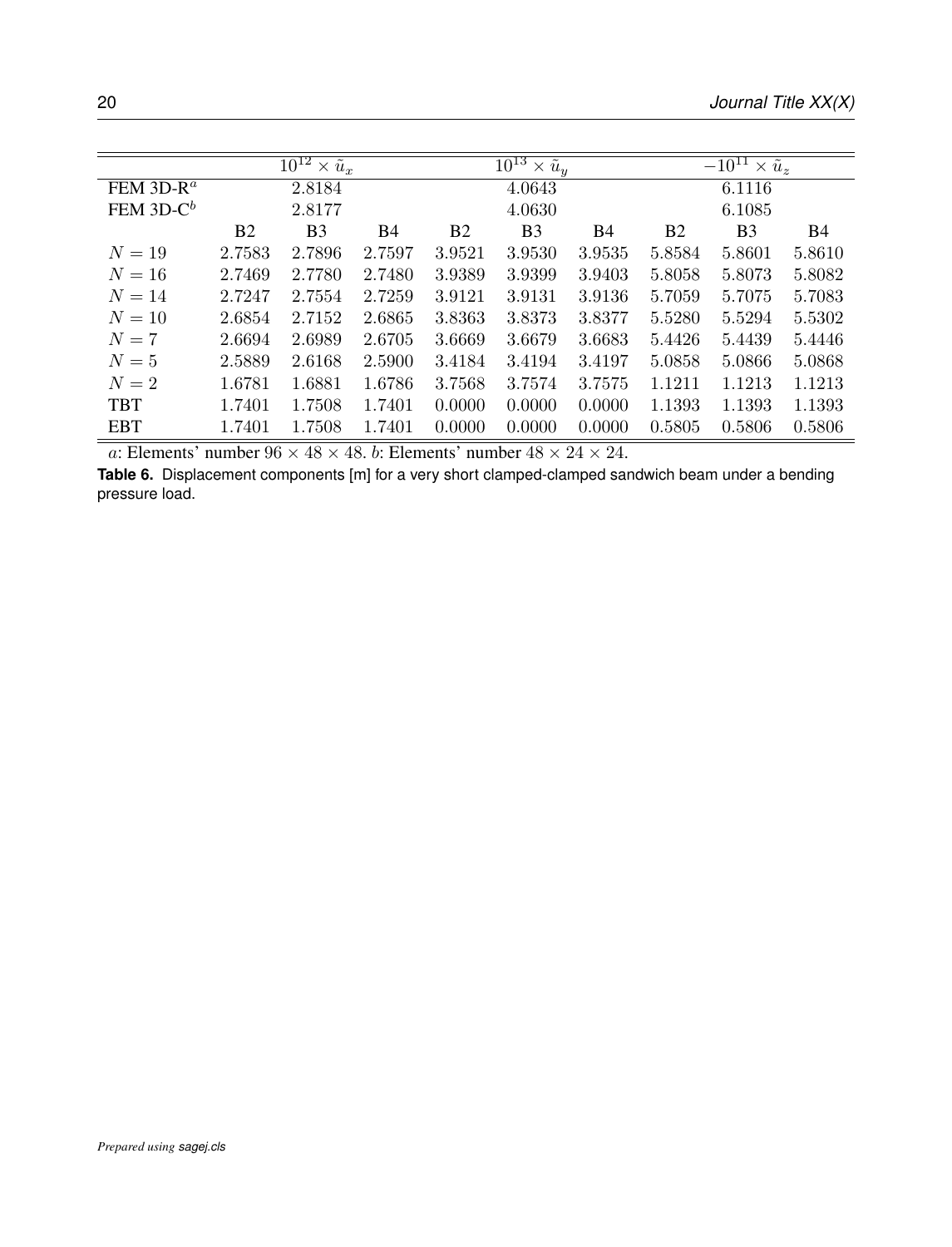|                                    |                | $\overline{-10^{-1}\times \tilde{\sigma}_{xx}}$ |        |                | $-\tilde{\sigma}_{xz}$ |           |           | $-10 \times \tilde{\sigma}_{xy}$ |           |
|------------------------------------|----------------|-------------------------------------------------|--------|----------------|------------------------|-----------|-----------|----------------------------------|-----------|
| FEM 3D-R <sup><math>a</math></sup> |                | 1.9101                                          |        |                | 1.3819                 |           |           | 1.7609                           |           |
| FEM $3D-C^b$                       |                | 1.9095                                          |        |                | 1.3819                 |           |           | 1.7549                           |           |
|                                    | B <sub>2</sub> | B <sub>3</sub>                                  | B4     | B <sub>2</sub> | B <sub>3</sub>         | <b>B4</b> | <b>B2</b> | B <sub>3</sub>                   | <b>B4</b> |
| $N=19$                             | 1.9150         | 1.9158                                          | 1.9153 | 1.3819         | 1.4215                 | 1.3932    | 1.5873    | 1.7748                           | 1.7018    |
| $N=16$                             | 1.9428         | 1.9437                                          | 1.9436 | 1.2497         | 1.2862                 | 1.2615    | 1.5884    | 1.7576                           | 1.6541    |
| $N = 14$                           | 1.7572         | 1.7580                                          | 1.7579 | 1.4019         | 1.4412                 | 1.4134    | 1.5668    | 1.7342                           | 1.6321    |
| $N=10$                             | 1.8889         | 1.8898                                          | 1.8897 | 1.6075         | 1.6505                 | 1.6187    | 1.5520    | 1.7158                           | 1.6167    |
| $N=7$                              | 1.9352         | 1.9362                                          | 1.9360 | 1.4461         | 1.4857                 | 1.4571    | 1.4902    | 1.6479                           | 1.5540    |
| $N=5$                              | 1.7581         | 1.7591                                          | 1.7589 | 1.1865         | 1.2202                 | 1.1967    | 1.4095    | 1.5650                           | 1.4737    |
| $N=2$                              | 1.3391         | 1.3398                                          | 1.3395 | 0.1146         | 0.1186                 | 0.1163    | 4.7620    | 4.8979                           | 4.8066    |
| <b>TBT</b>                         | 1.2806         | 1.2810                                          | 1.2807 | 0.1099         | 0.1139                 | 0.1116    | 0.0000    | 0.0000                           | 0.0000    |
| <b>EBT</b>                         | 1.2806         | 1.2810                                          | 1.2807 | $-c$           |                        |           |           |                                  |           |

c: Result not provided by the theory.

**Table 7.** Stress components  $\tilde{\sigma}_{xx}$ ,  $\tilde{\sigma}_{xz}$  and  $\tilde{\sigma}_{xy}$  [Pa] for a very short clamped-clamped sandwich beam under a bending pressure load.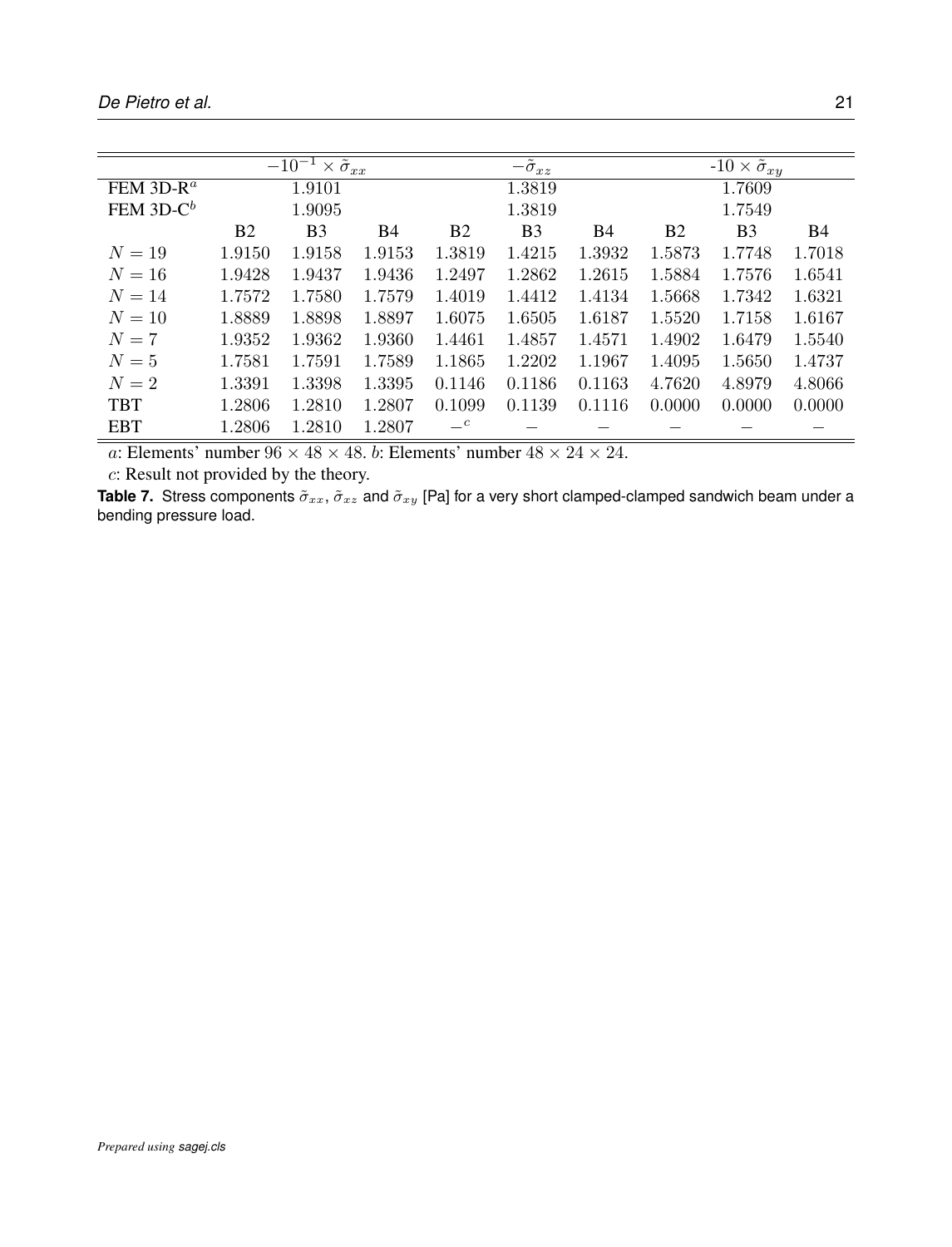|                                    |                  | $\overline{10^9 \times \tilde{u}_x}$ |           | $\overline{-10^9 \times u}_y$ |           |           | $\overline{-10^9 \times \tilde{u}_z}$ |  |
|------------------------------------|------------------|--------------------------------------|-----------|-------------------------------|-----------|-----------|---------------------------------------|--|
| FEM 3D-R <sup><math>a</math></sup> |                  | 1.7721                               |           | 2.9587                        |           | 8.8508    |                                       |  |
| FEM $3D-C^b$                       |                  | 1.7722                               |           | 2.9588                        |           |           | 8.8508                                |  |
|                                    | <b>B2</b>        | <b>B3, B4</b>                        | <b>B2</b> | <b>B</b> <sub>3</sub>         | <b>B4</b> | <b>B2</b> | <b>B3</b> , <b>B4</b>                 |  |
| $N=19$                             | 1.7415           | 1.7415                               | 2.8742    | 2.8743                        | 2.8744    | 8.5582    | 8.5586                                |  |
| $N=16$                             | 1.7403           | 1.7404                               | 2.8767    | 2.8768                        | 2.8768    | 8.4974    | 8.4978                                |  |
| $N=14$                             | 1.7295           | 1.7296                               | 2.8460    | 2.8461                        | 2.8461    | 8.3800    | 8.3804                                |  |
| $N=10$                             | 1.7110           | 1.7111                               | 2.7931    | 2.7932                        | 2.7932    | 8.1755    | 8.1759                                |  |
| $N=7$                              | 1.6679           | 1.6680                               | 2.6573    | 2.6574                        | 2.6574    | 8.0992    | 8.0996                                |  |
| $N=5$                              | 1.6028           | 1.6029                               | 2.4457    | 2.4458                        | 2.4458    | 7.7032    | 7.7036                                |  |
| $N=2$                              | 1.0423           | 1.0424                               | 0.6832    | 0.6832                        | 0.6832    | 3.4457    | 3.4461                                |  |
| <b>TBT</b>                         | 0.9280<br>0.9281 |                                      | 0.0000    | 0.0000                        | 0.0000    | 3.4591    | 3.4595                                |  |
| <b>EBT</b>                         | 0.9280           | 0.9281                               | 0.0000    | 0.0000                        | 0.0000    | 2.9004    | 2.9007                                |  |

**Table 8.** Displacement components [m] for a very short simply supported sandwich beam under an off-centric line load.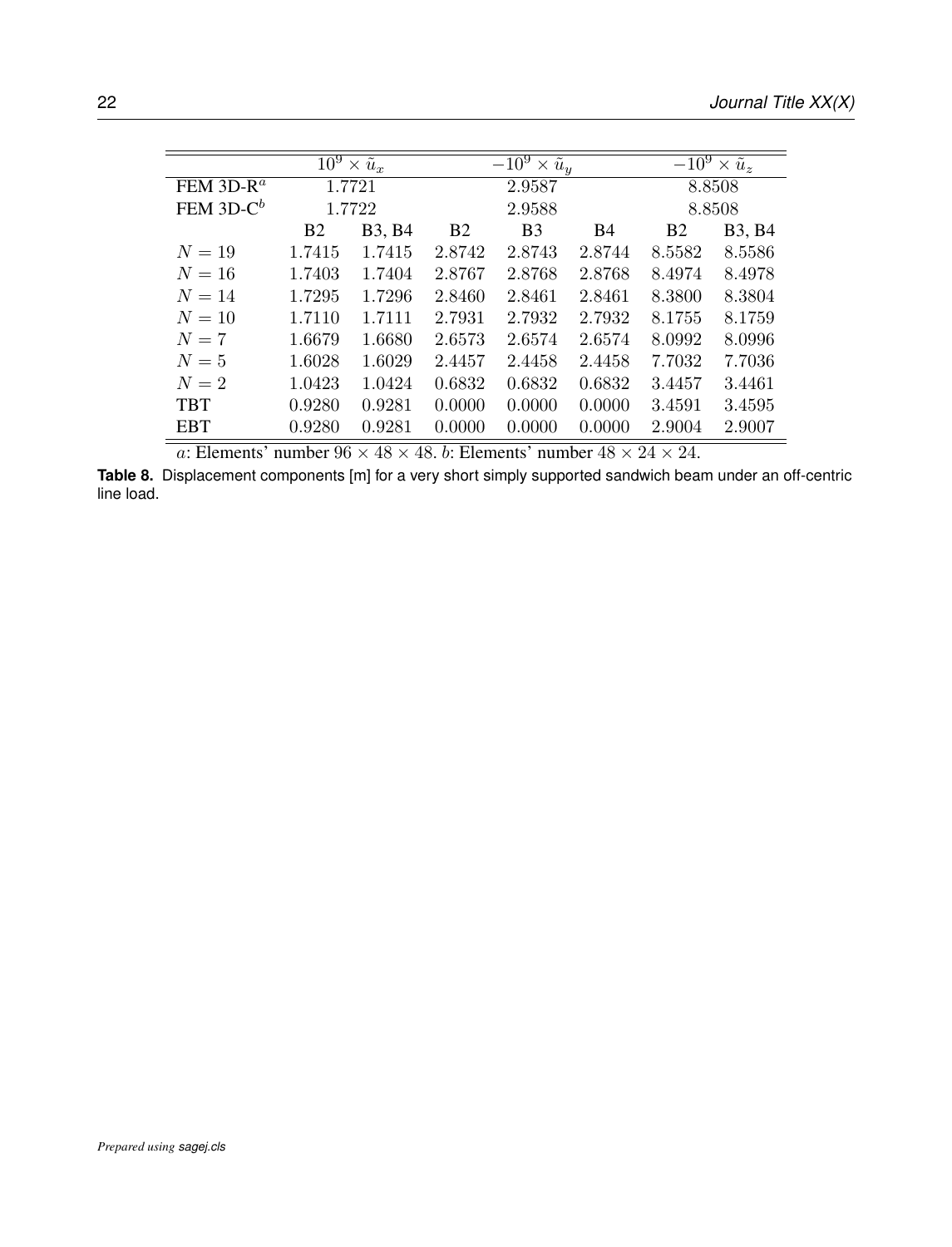|              |                | $\overline{-10^{-3} \times \tilde{\sigma}_{xx}}$ |           |           | $\overline{-10^{-2} \times \tilde{\sigma}_{xz}}$ |           |           | $\overline{10^{-3} \times \tilde{\sigma}_{xy}}$ |           |  |  |
|--------------|----------------|--------------------------------------------------|-----------|-----------|--------------------------------------------------|-----------|-----------|-------------------------------------------------|-----------|--|--|
| FEM $3D-R^a$ |                | 7.2313                                           |           |           | 1.2794                                           |           |           | 2.0451                                          |           |  |  |
| FEM $3D-C^b$ |                | 7.2324                                           |           |           | 1.2801                                           |           |           | 2.0470                                          |           |  |  |
|              | B <sub>2</sub> | <b>B</b> <sub>3</sub>                            | <b>B4</b> | <b>B2</b> | B <sub>3</sub>                                   | <b>B4</b> | <b>B2</b> | B <sub>3</sub>                                  | <b>B4</b> |  |  |
| $N=19$       | 7.0062         | 7.0083                                           | 7.0036    | 1.3704    | 1.3690                                           | 1.3725    | 1.9901    | 1.9926                                          | 1.9908    |  |  |
| $N=16$       | 7.0818         | 7.0840                                           | 7.0828    | 1.1527    | 1.1519                                           | 1.1499    | 1.9823    | 1.9851                                          | 1.9836    |  |  |
| $N = 14$     | 6.9644         | 6.9664                                           | 6.9654    | 1.2874    | 1.2921                                           | 1.2929    | 1.9772    | 1.9796                                          | 1.9794    |  |  |
| $N=10$       | 7.0709         | 7.0731                                           | 7.0719    | 1.4264    | 1.4314                                           | 1.4321    | 1.9088    | 1.9106                                          | 1.9087    |  |  |
| $N=7$        | 6.9556         | 6.9578                                           | 6.9565    | 1.5267    | 1.5324                                           | 1.5350    | 1.8802    | 1.8840                                          | 1.8832    |  |  |
| $N=5$        | 6.5607         | 6.5629                                           | 6.5616    | 1.1270    | 1.1245                                           | 1.1221    | 1.9251    | 1.9201                                          | 1.9163    |  |  |
| $N=2$        | 4.2154         | 4.2172                                           | 4.2162    | 0.0356    | 0.0328                                           | 0.0308    | 0.6113    | 0.6093                                          | 0.6092    |  |  |
| <b>TBT</b>   | 3.8416         | 3.8428                                           | 3.8421    | 0.2212    | 0.2235                                           | 0.2233    | 0.0000    | 0.0000                                          | 0.0000    |  |  |
| <b>EBT</b>   | 3.8416         | 3.8428                                           | 3.8421    | $-c$      |                                                  |           |           |                                                 |           |  |  |

c: Result not provided by the theory.

**Table 9.** Stress components  $\tilde{\sigma}_{xx}$ ,  $\tilde{\sigma}_{xz}$  and  $\tilde{\sigma}_{xy}$  [Pa] for a very short simply supported sandwich beam under an off-centric line load.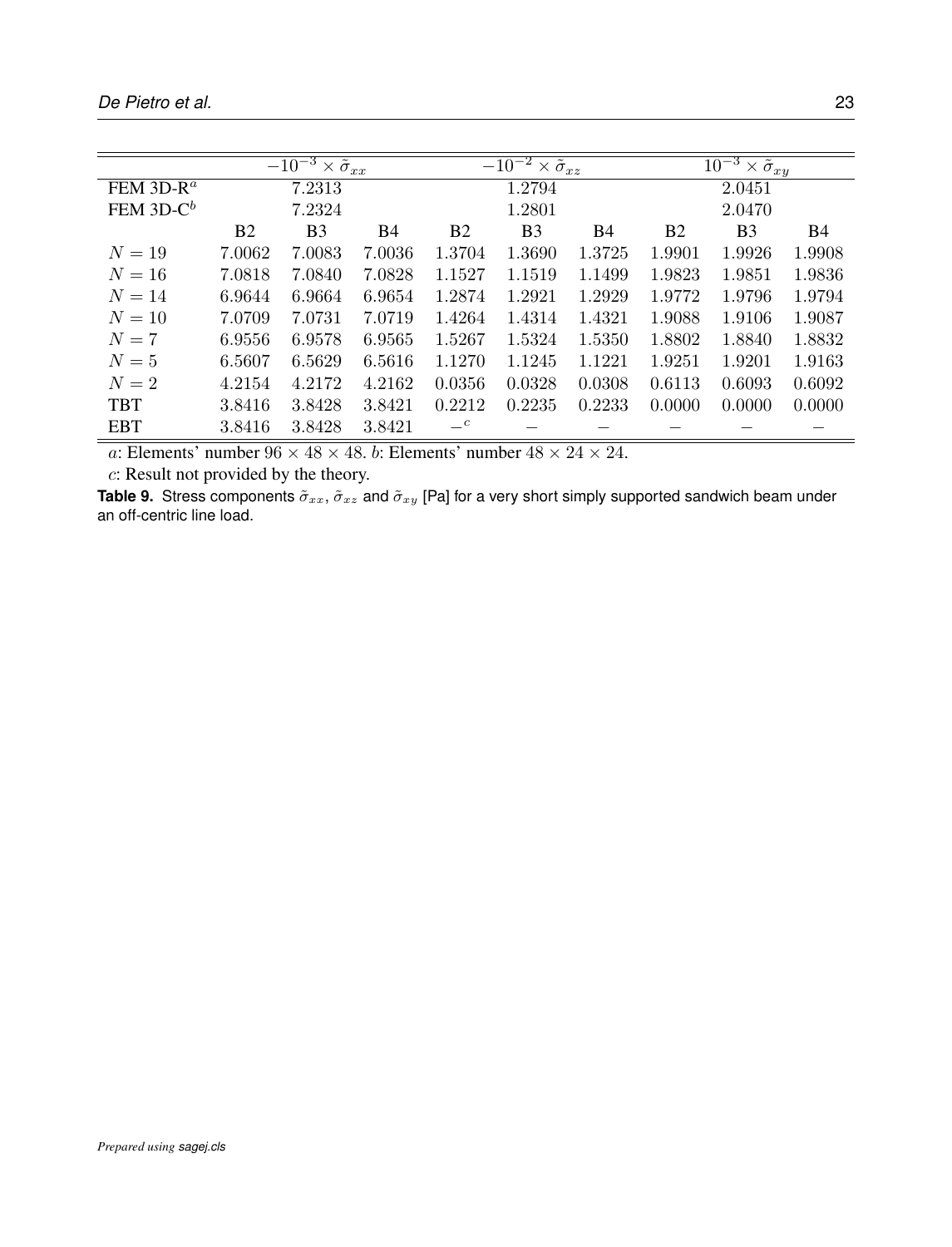|              |                | $10^{10}$<br>$\times \tilde{u}_x$ |           |           | $\overline{-10^9 \times \tilde{u}_y}$ |            |           | $-10^9 \times \tilde{u}_z$ |           |  |
|--------------|----------------|-----------------------------------|-----------|-----------|---------------------------------------|------------|-----------|----------------------------|-----------|--|
| FEM $3D-R^a$ |                | 5.3473                            |           |           | 1.6120                                |            | 5.8759    |                            |           |  |
| FEM $3D-C^b$ |                | 5.3456                            |           |           | 1.6111                                |            |           | 5.8727                     |           |  |
|              | B <sub>2</sub> | <b>B</b> <sub>3</sub>             | <b>B4</b> | <b>B2</b> | B <sub>3</sub>                        | <b>B</b> 4 | <b>B2</b> | B <sub>3</sub>             | <b>B4</b> |  |
| $N=19$       | 5.2398         | 5.2865                            | 5.2419    | 1.5873    | 1.5878                                | 1.5880     | 5.6305    | 5.6325                     | 5.6331    |  |
| $N=16$       | 5.2307         | 5.2776                            | 5.2327    | 1.5884    | 1.5889                                | 1.5891     | 5.5794    | 5.5809                     | 5.5818    |  |
| $N = 14$     | 5.1921         | 5.2386                            | 5.1941    | 1.5790    | 1.5796                                | 1.5797     | 5.4800    | 5.4815                     | 5.4824    |  |
| $N=10$       | 5.1232         | 5.1690                            | 5.1250    | 1.5624    | 1.5629                                | 1.5630     | 5.3079    | 5.3093                     | 5.3101    |  |
| $N=7$        | 4.9961         | 5.0409                            | 4.9978    | 1.5241    | 1.5245                                | 1.5246     | 5.2360    | 5.2373                     | 5.2380    |  |
| $N=5$        | 4.7642         | 4.8069                            | 4.7655    | 1.4459    | 1.4462                                | 1.4462     | 4.9144    | 4.9152                     | 4.9154    |  |
| $N=2$        | 2.1132         | 2.1290                            | 2.1137    | 0.5410    | 0.5410                                | 0.5410     | 1.1148    | 1.1151                     | 1.1151    |  |
| <b>TBT</b>   | 1.7401         | 1.7508                            | 1.7401    | 0.0000    | 0.0000                                | 0.0000     | 1.1393    | 1.1393                     | 1.1393    |  |
| <b>EBT</b>   | 1.7401         | 1.7508                            | 1.7401    | 0.0000    | 0.0000                                | 0.0000     | 0.5805    | 0.5806                     | 0.5806    |  |

**Table 10.** Displacement components [m] for a very short clamped-clamped sandwich beam under an off-centric line load.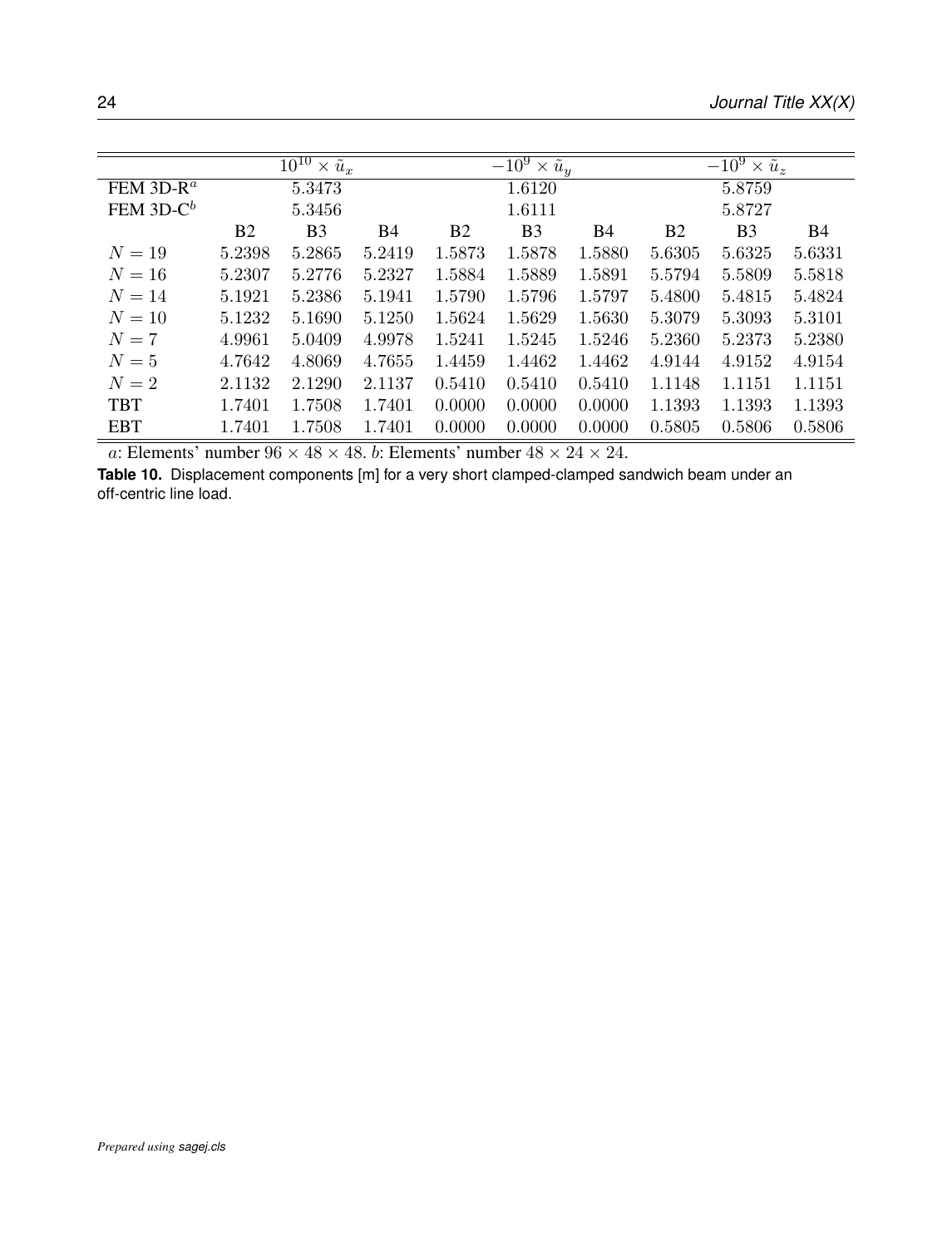|                                    |                | $\overline{-10^{-3} \times \tilde{\sigma}_{xx}}$ |        |                | $-10^{-1} \times \tilde{\sigma}_{xz}$ |           | $\overline{10^{-2} \times \tilde{\sigma}_{xy}}$ |                |        |  |
|------------------------------------|----------------|--------------------------------------------------|--------|----------------|---------------------------------------|-----------|-------------------------------------------------|----------------|--------|--|
| FEM 3D-R <sup><math>a</math></sup> | 3.7175         |                                                  |        |                | 9.9206                                |           |                                                 | 10.126         |        |  |
| FEM $3D-C^b$                       |                | 3.7192                                           |        |                | 9.9214                                |           |                                                 | 10.132         |        |  |
|                                    | B <sub>2</sub> | B <sub>3</sub>                                   | Β4     | B <sub>2</sub> | B <sub>3</sub>                        | <b>B4</b> | B <sub>2</sub>                                  | B <sub>3</sub> | B4     |  |
| $N=19$                             | 3.5135         | 3.5129                                           | 3.5083 | 10.086         | 10.445                                | 10.154    | 9.8592                                          | 10.1940        | 9.9967 |  |
| $N=16$                             | 3.6194         | 3.6210                                           | 3.6208 | 8.8559         | 9.1464                                | 8.9525    | 9.8497                                          | 10.182         | 9.9808 |  |
| $N = 14$                           | 3.5605         | 3.5621                                           | 3.5619 | 9.8799         | 10.191                                | 9.9743    | 9.8181                                          | 10.149         | 9.9487 |  |
| $N=10$                             | 3.6506         | 3.6523                                           | 3.6519 | 11.169         | 11.507                                | 11.260    | 9.6825                                          | 10.010         | 9.8122 |  |
| $N=7$                              | 3.6239         | 3.6255                                           | 3.6251 | 10.656         | 10.978                                | 10.747    | 9.4915                                          | 9.8162         | 9.6192 |  |
| $N=5$                              | 3.4314         | 3.4330                                           | 3.4324 | 8.2948         | 8.5636                                | 8.3791    | 9.3204                                          | 9.6422         | 9.4456 |  |
| $N=2$                              | 1.4695         | 1.4703                                           | 1.4700 | 0.3778         | 0.3994                                | 0.3894    | 3.6036                                          | 3.7375         | 3.6562 |  |
| <b>TBT</b>                         | 1.2806         | 1.2810                                           | 1.2807 | 1.0994         | 1.1387                                | 1.1164    | 0.0000                                          | 0.0000         | 0.0000 |  |
| <b>EBT</b>                         | 1.2806         | 1.2810                                           | 1.2807 | $-c$           |                                       |           |                                                 |                |        |  |

c: Result not provided by the theory.

**Table 11.** Stress components  $\tilde{\sigma}_{xx}$ ,  $\tilde{\sigma}_{xz}$  and  $\tilde{\sigma}_{xy}$  [Pa] for a very short clamped-clamped sandwich beam under an off-centric line load.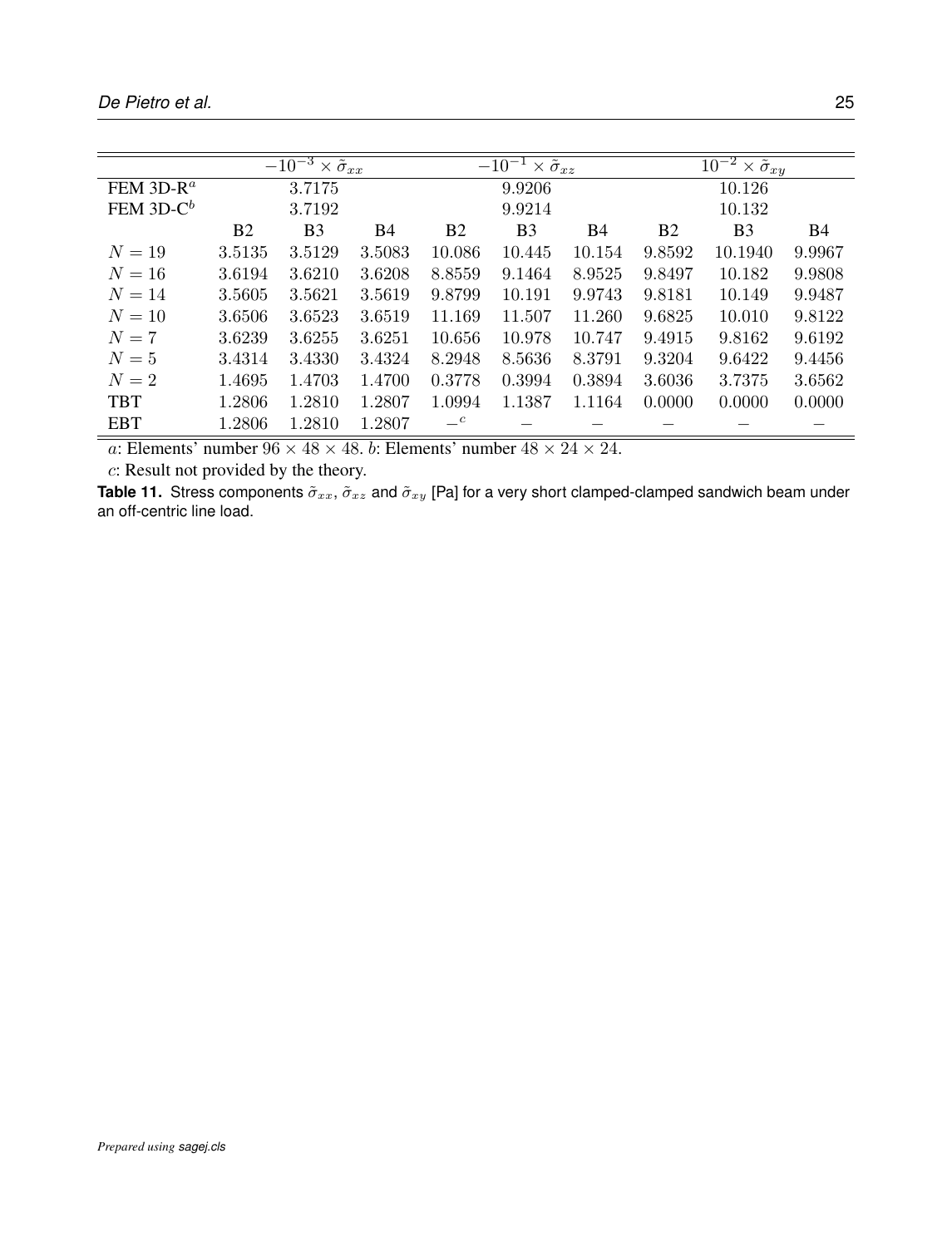# Figures



**Figure 1.** Sandwich beam configuration.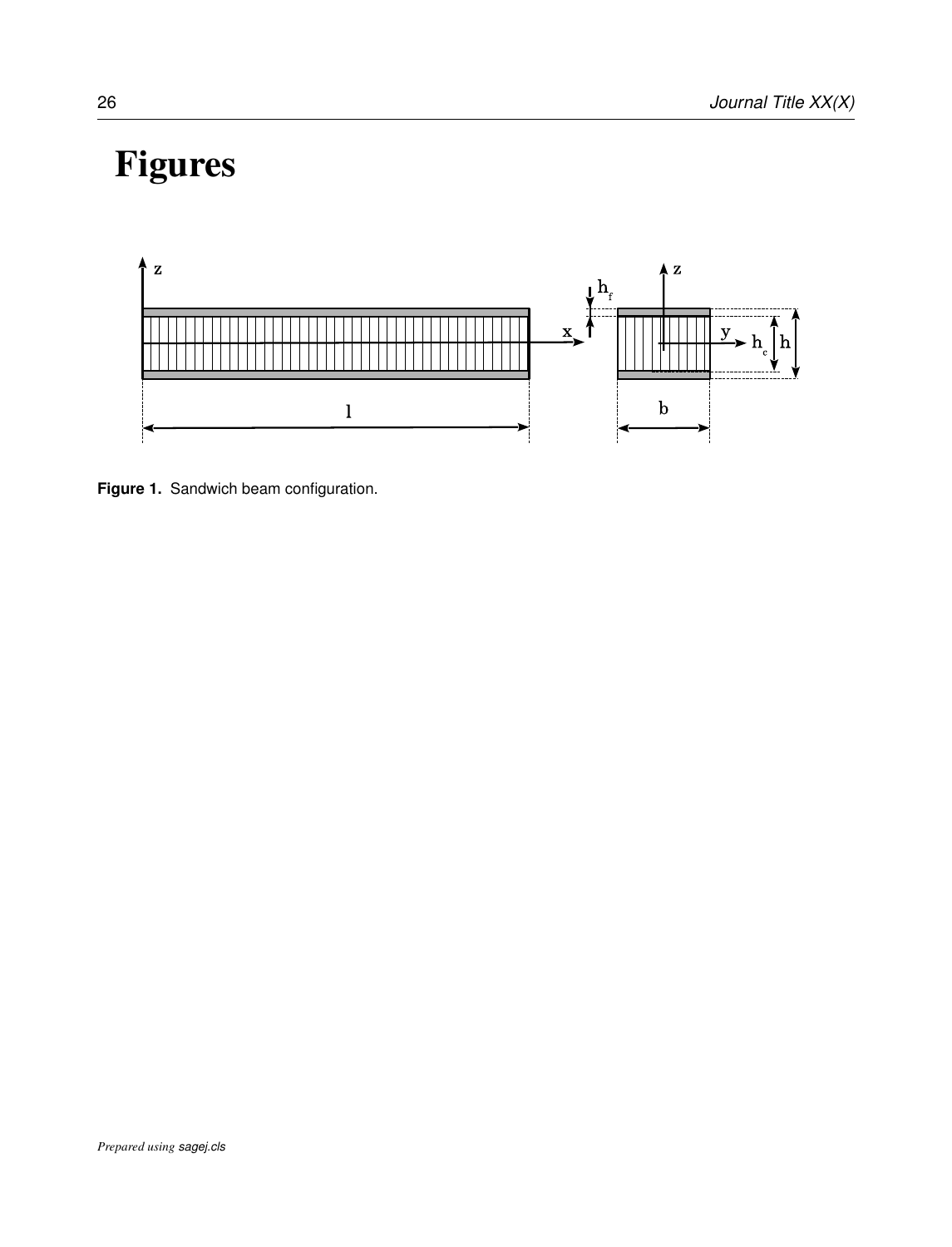

**Figure 2.** Relative strain energy error (with reference to Navier closed form solution) versus the dimensionless distance between two consecutive nodes,  $N = 2$ ,  $l/h = 10$ , simply supported sandwich beam under pressure load  $p_{zz}$ .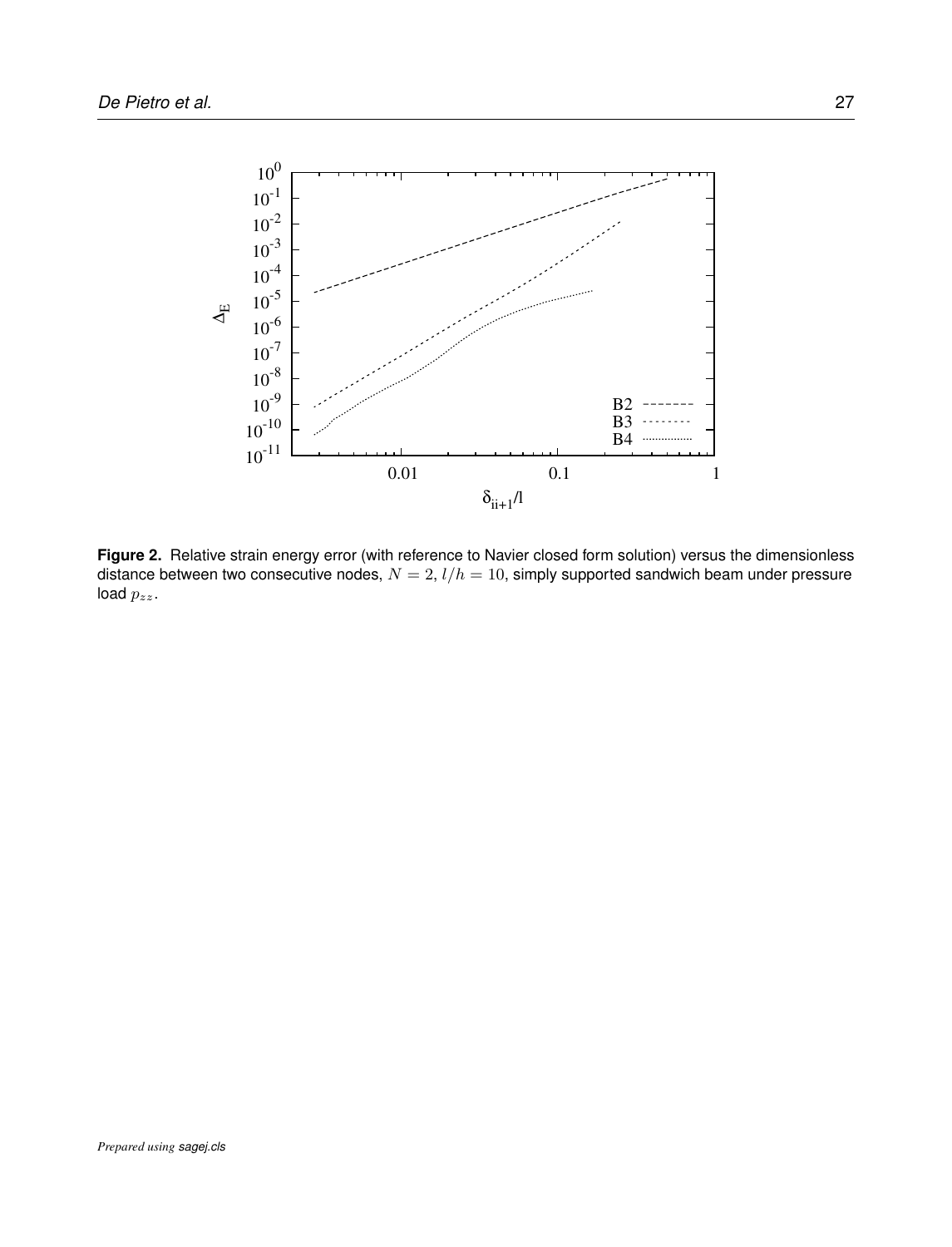

**Figure 3.** Shear locking correction via selective integration for B2 element, simply supported sandwich beam, pressure load.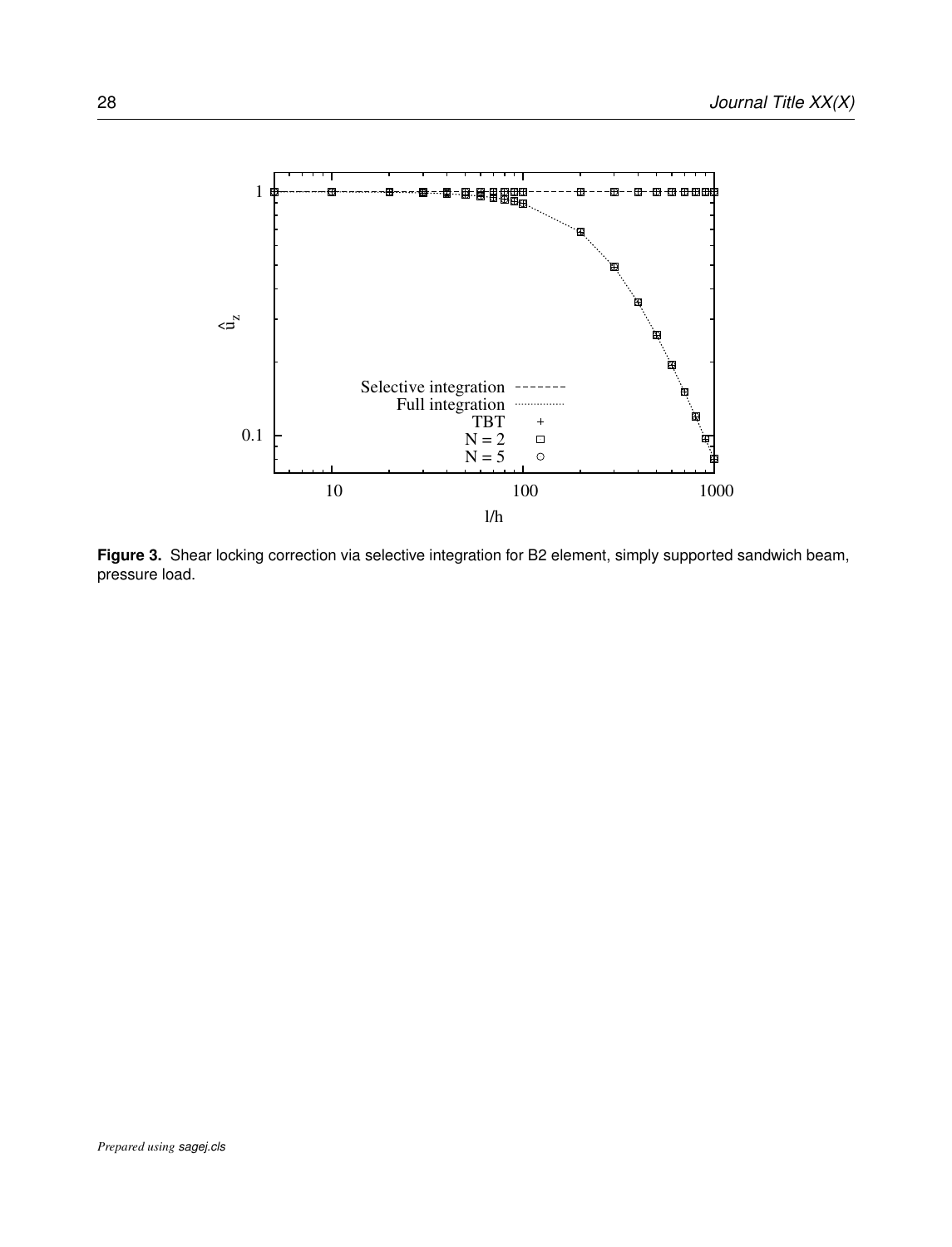

-.290E-11 -.226E-11 -.161E-11 -.970E-12 -.327E-12 .317E-12 .960E-12 .160E-11 .225E-11 .289E-11



(b)

**Figure 4.** Axial displacement  $u_x$  [m] over the cross-section at  $x = l/4$  via (a) FEM 3D-R solution and (b)  $N = 19$  B4 model for  $l/h = 5$ , very short clamped-clamped beam under bending surface load.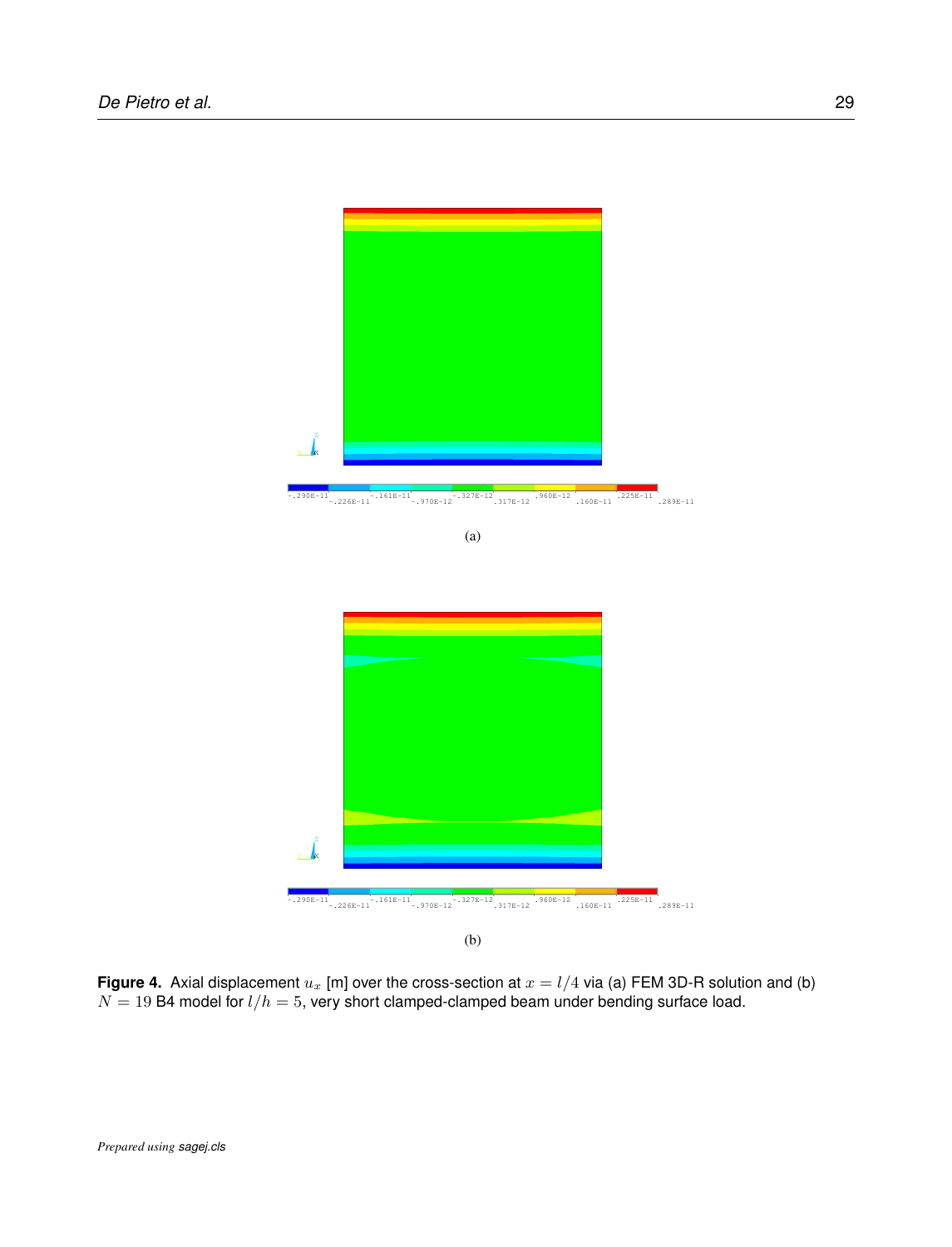



(b)

**Figure 5.** Through-the-width displacement  $u_y$  [m] over the cross-section at  $x = l/2$  via (a) FEM 3D-R solution and (b)  $N=19$  B4 model for  $l/h=5$ , very short clamped-clamped beam under bending surface load.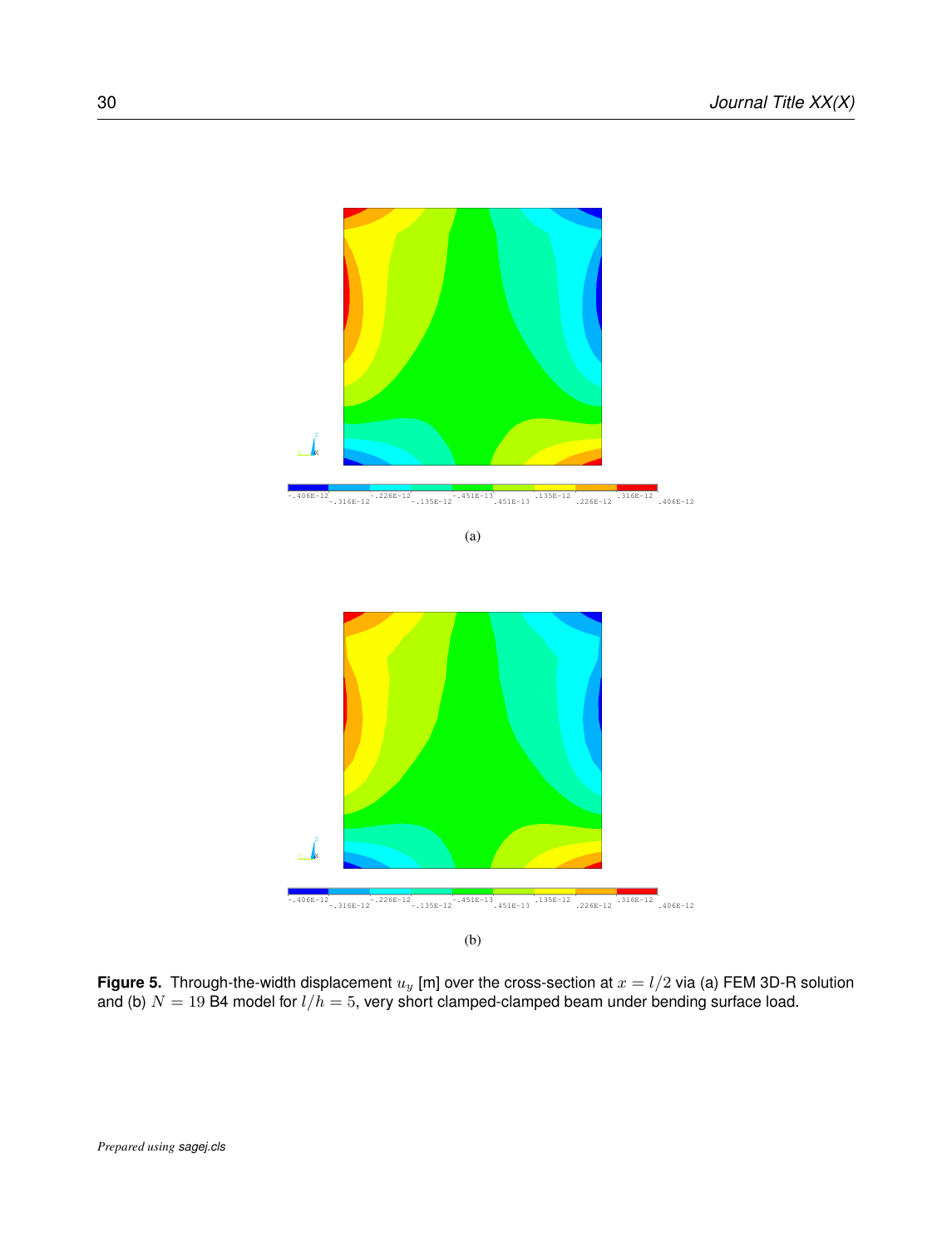

**Figure 6.** Axial stress  $\sigma_{xx}$  [Pa] over the cross-section at  $x = l/2$  via (a) FEM 3D-R solution and (b)  $N = 19$ B4 model for  $l/h = 5$ , very short clamped-clamped beam under bending surface load.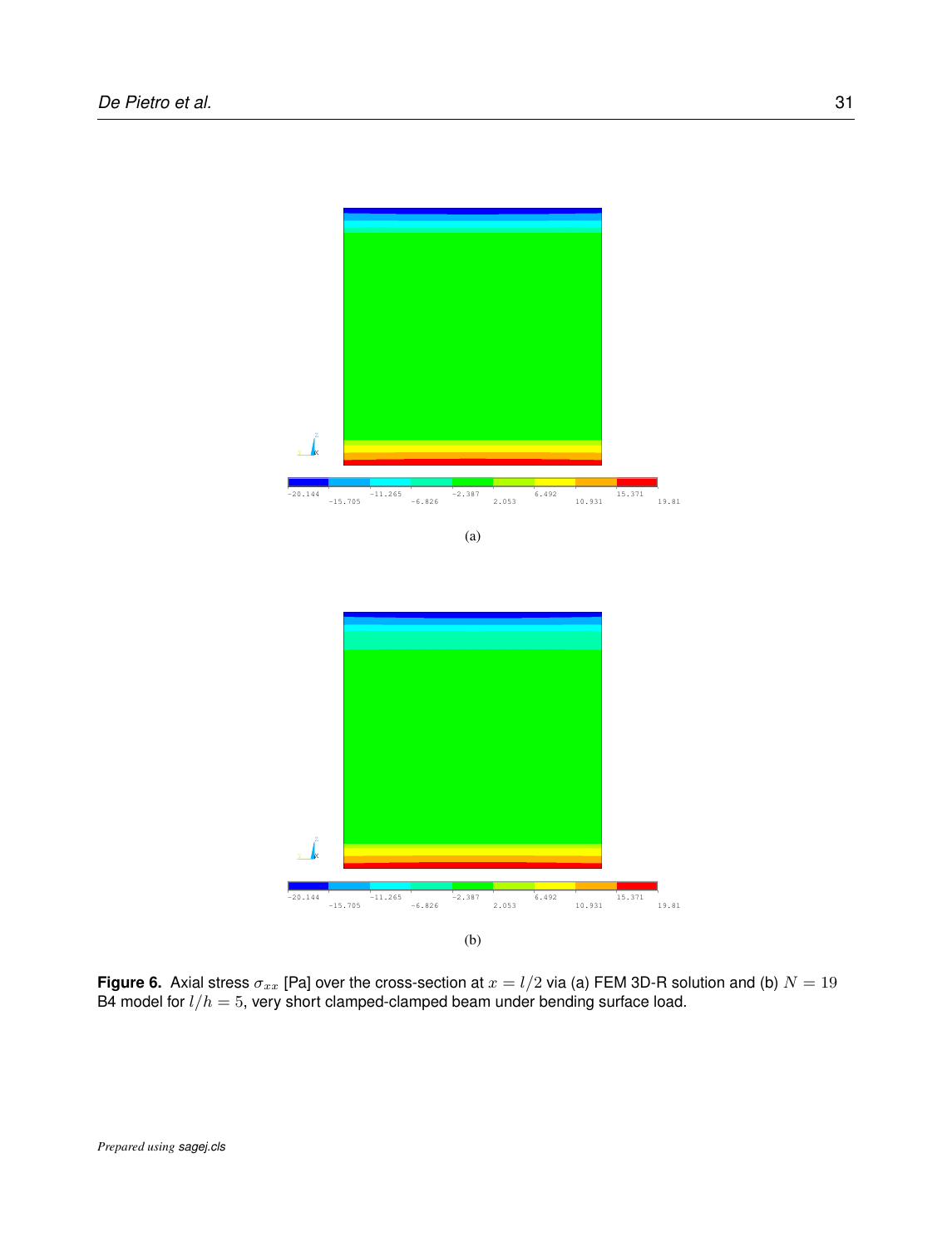



**Figure 7.** Shear stress  $\sigma_{xy}$  [Pa] over the cross-section at  $x=l/4$  via (a) FEM 3D-R solution and (b)  $N=19$ B4 model for  $l/h = 5$ , very short clamped-clamped beam under bending surface load.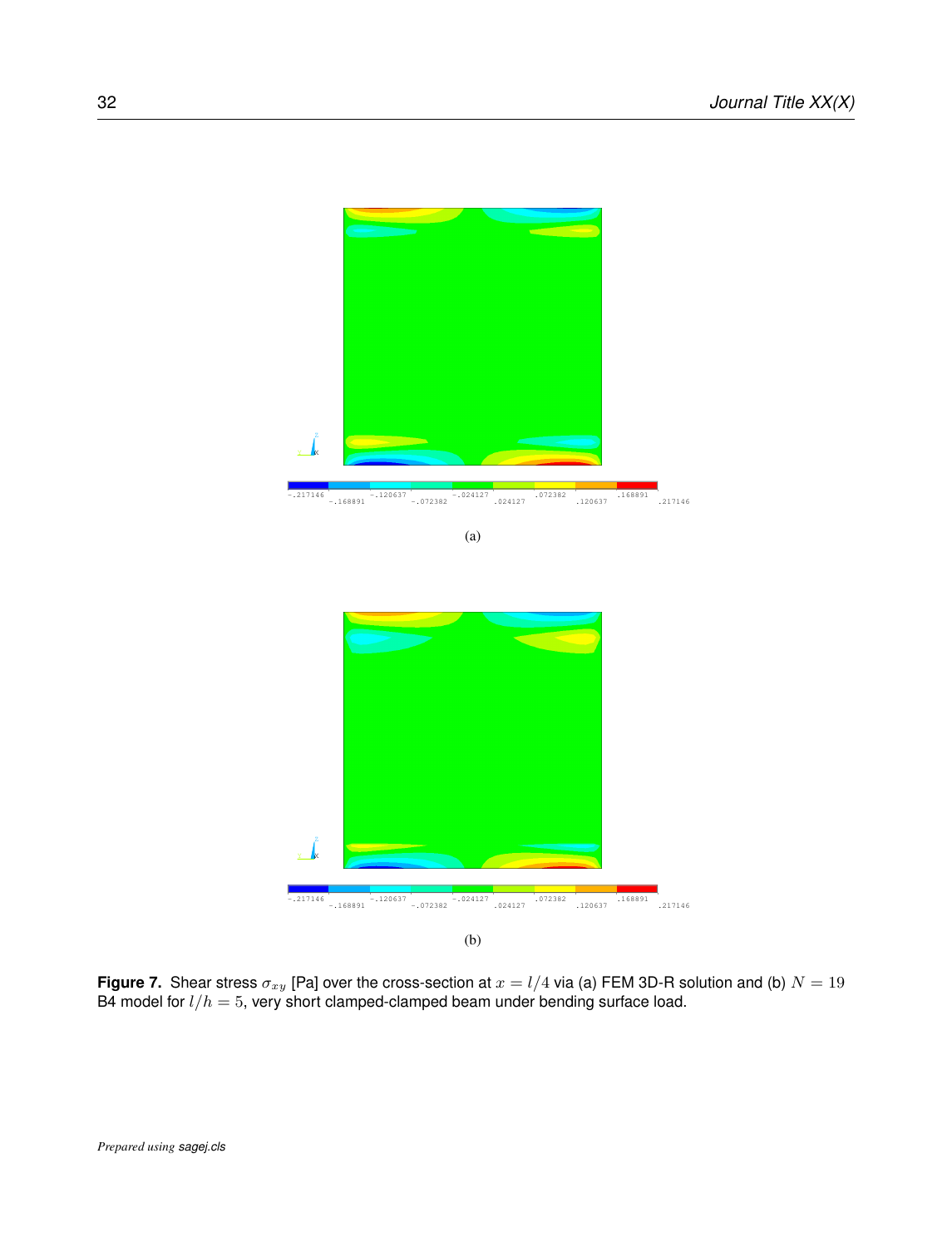

-.534E-09 -.415E-09 -.296E-09 -.178E-09 -.589E-10 .599E-10 .179E-09 .297E-09 .416E-09 .535E-09



(b)

**Figure 8.** Axial displacement  $u_x$  [m] over the cross-section at  $x = l/4$  via (a) FEM 3D-R solution and (b)  $N = 19$  B4 model for  $l/h = 5$ , very short clamped-clamped beam under an off-centric line load.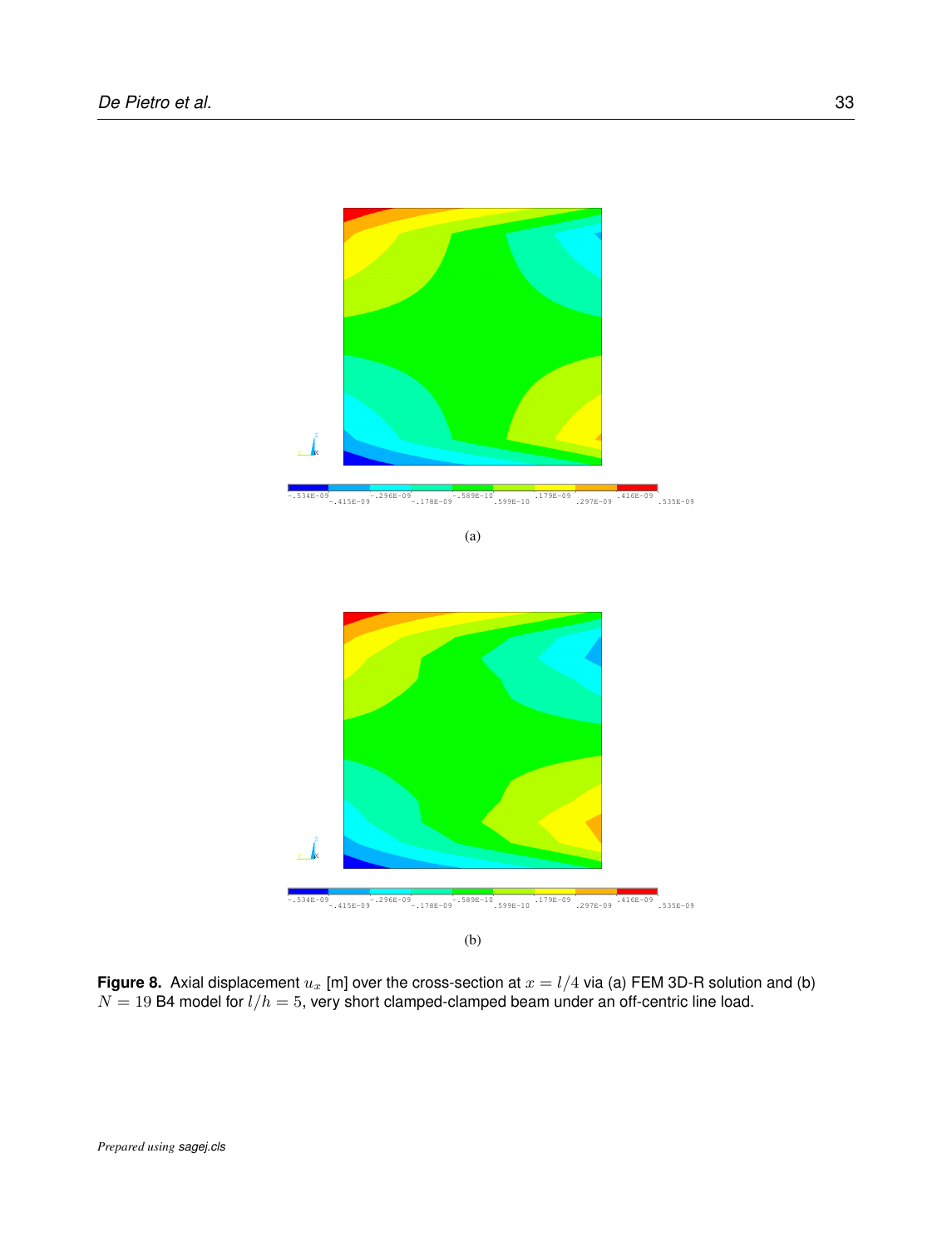

-.202E-08 -.161E-08 -.119E-08 -.777E-09 -.362E-09 .522E-10 .467E-09 .881E-09 .130E-08 .171E-08



(b)

**Figure 9.** Through-the-width displacement  $u_y$  [m] over the cross-section at  $x = l/2$  via (a) FEM 3D-R solution and (b)  $N=19$  B4 model for  $l/h=5,$  very short clamped-clamped beam under an off-centric line load.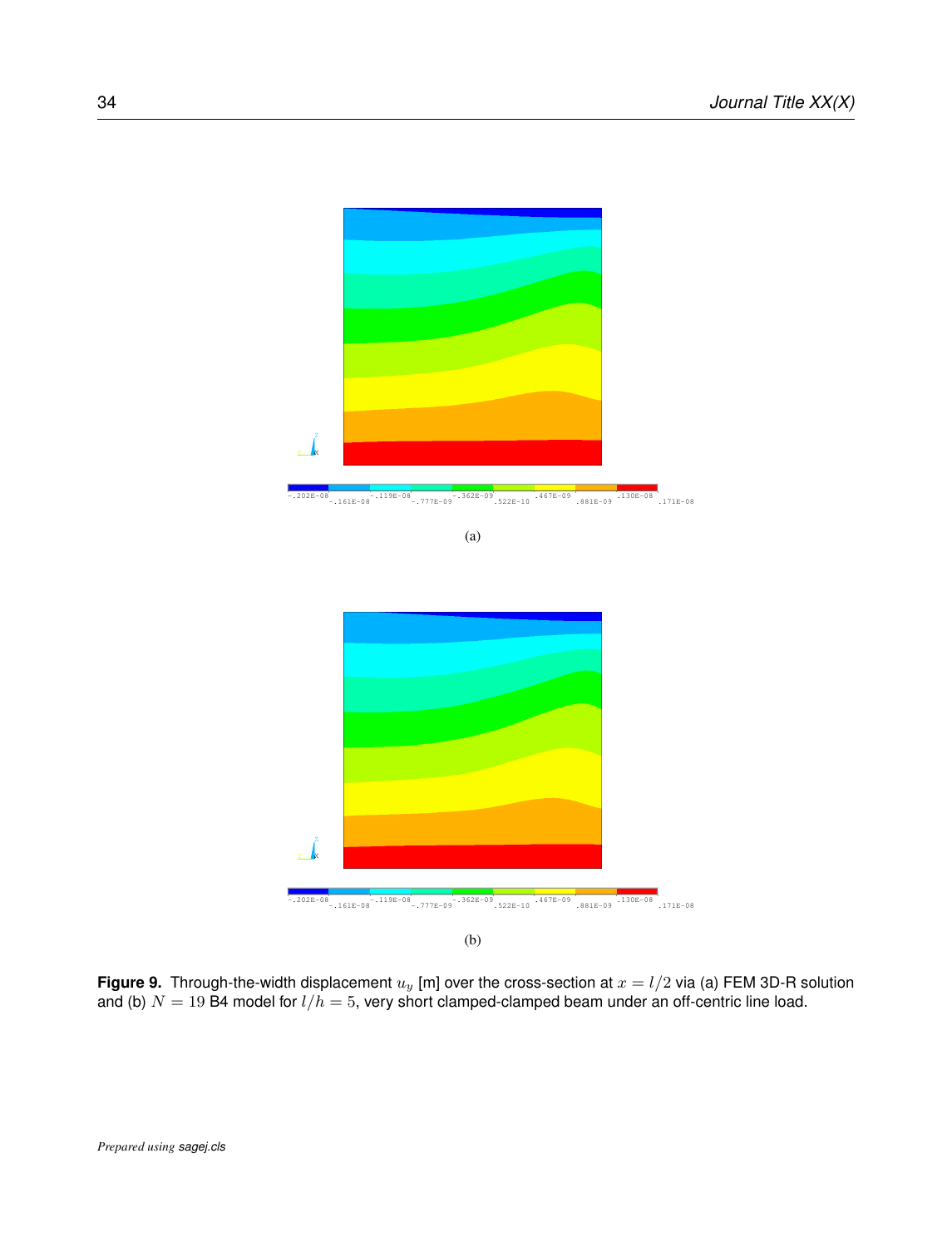



(b)

**Figure 10.** Through-the-thickness displacement  $u_z$  [m] over the cross-section at  $x = l/2$  via (a) FEM 3D-R solution and (b)  $N = 19$  B4 model for  $l/h = 5$ , very short clamped-clamped beam under an off-centric line load.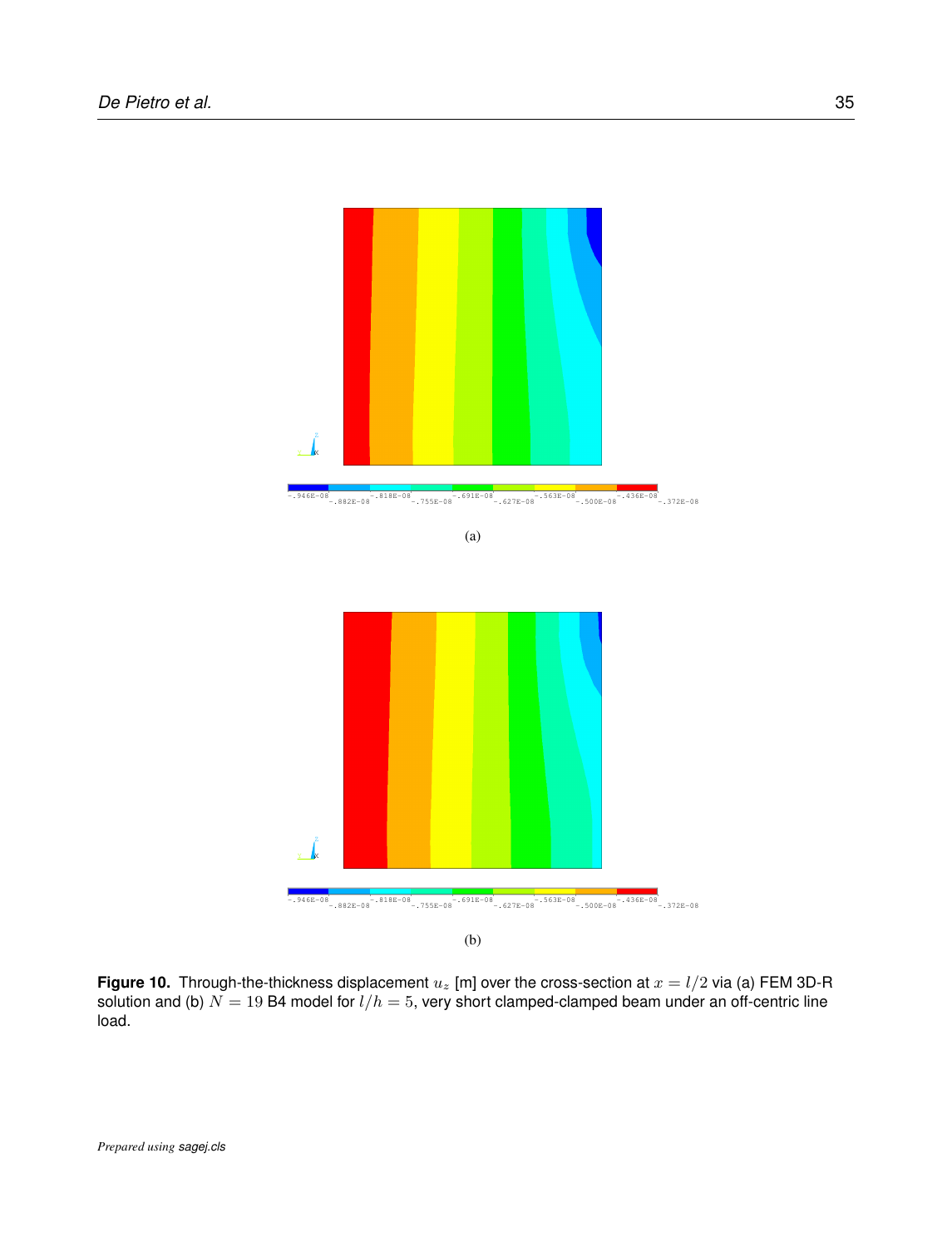

**Figure 11.** Axial stress  $\sigma_{xx}$  [Pa] over the cross-section at  $x=l/2$  via (a) FEM 3D-R solution and (b)  $N=19$ B4 model for  $l/h=5$ , very short clamped-clamped beam under an off-centric line load.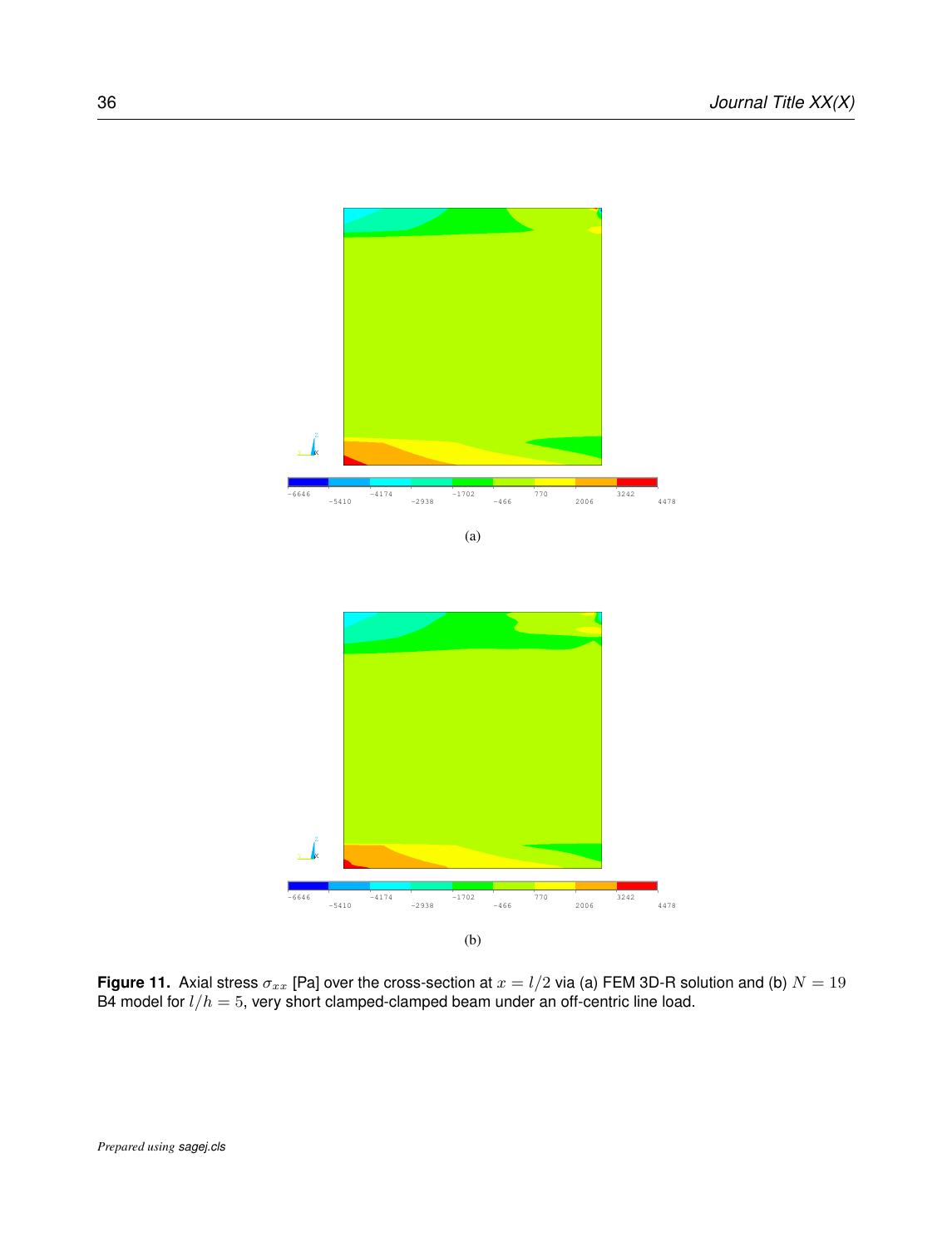

**Figure 12.** Shear stress  $\sigma_{xy}$  [Pa] over the cross-section at  $x = l/4$  via (a) FEM 3D-R solution and (b)  $N = 19$ B4 model for  $l/h=5$ , very short clamped-clamped beam under an off-centric line load.